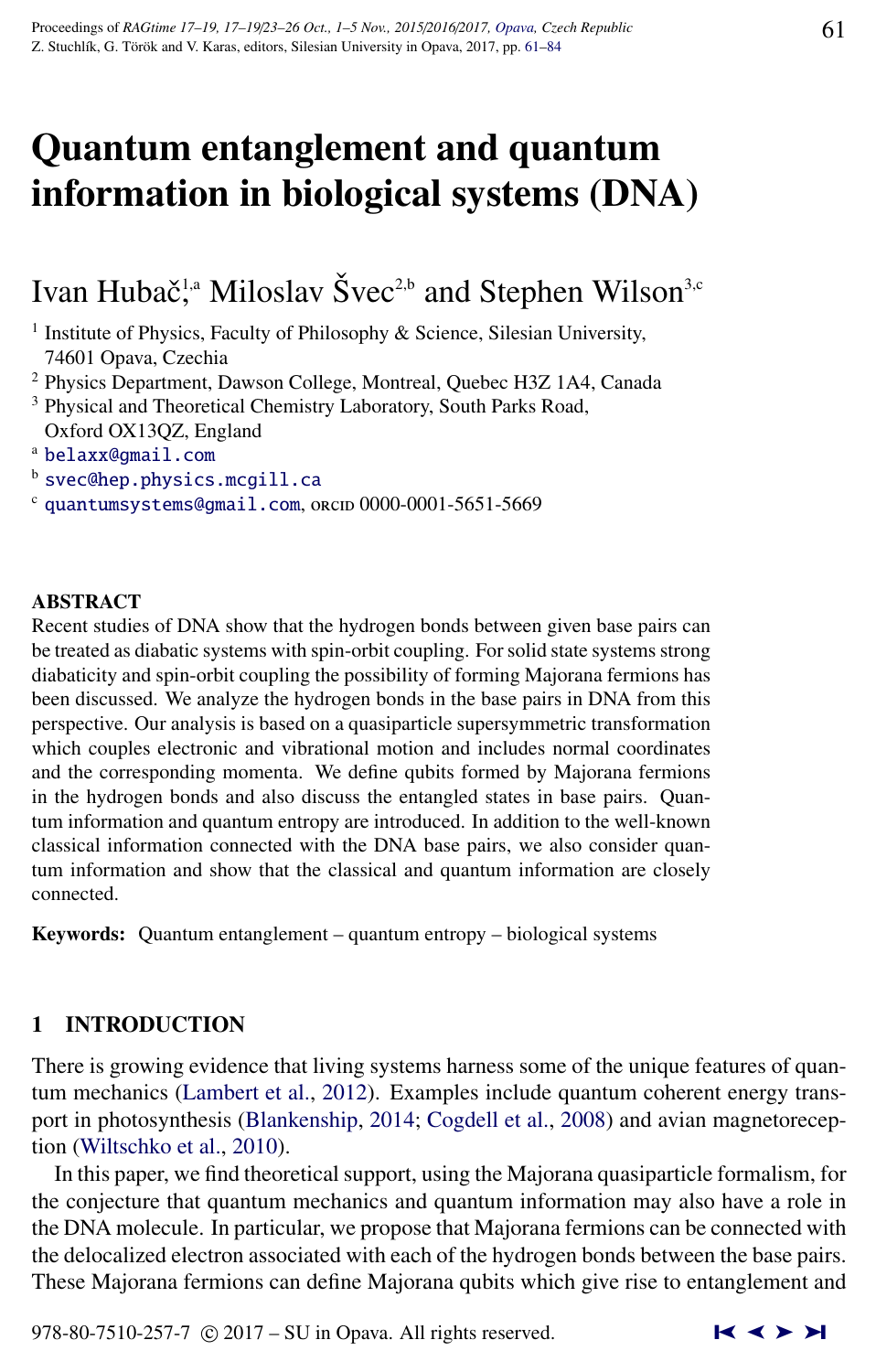<span id="page-1-0"></span>form the foundation of quantum information processes. As [Lambert et al.](#page-20-0) [\(2012\)](#page-20-0) have asked in their review of quantum biology:

". . . has nature already beaten us in leveraging quantum effects to achieve something an equivalent classical system cannot? Certainly nature can harvest energy extremely efficiently, sense weak magnetic fields and *create human minds complex enough to even be asking these questions*."

where the italics have been added by the present authors. In this work, we demonstrate a mechanism for quantum information processes in the DNA molecule. This quantum mechanism may be exploited alongside the well-known classical information processes in DNA.

In the following section, we present some of the background to this work.

## 2 BACKGROUND

Recent years have witnessed a growing interest in Majorana fermions [\(Wilczek,](#page-23-0) [2009;](#page-23-0) [Franz,](#page-19-0) [2013;](#page-19-0) [Leijnse and Flensberg,](#page-20-0) [2012;](#page-20-0) [Elliott and Franz,](#page-18-0) [2015;](#page-18-0) [Alicea,](#page-17-0) [2012\)](#page-17-0) which were first proposed eight decades ago by Ettore [Majorana](#page-20-0) [\(1937\)](#page-20-0). (A review of the work of Majorana is given in the recent volume by [Esposito](#page-18-0) [\(2014\)](#page-18-0).) Majorana developed a specific representation of Dirac equation [\(Dirac,](#page-18-0) [1928\)](#page-18-0) with solutions describing a neutral spin  $\frac{1}{2}$  particle which is its own antiparticle. This particle is termed a Majorana fermion. The Majorana fermion has been extensively investigated in nuclear and particle physics as a potential fundamental particle with the neutrino being the favoured candidate. In condensed matter systems, the electrons are, of course, Dirac fermions, but Majorana fermions can arise as *emergent quasiparticles* [\(Wilczek,](#page-23-0) [2009;](#page-23-0) [Franz,](#page-19-0) [2013;](#page-19-0) [Leijnse and Flensberg,](#page-20-0) [2012;](#page-20-0) [Elliott and Franz,](#page-18-0) [2015\)](#page-18-0). Majorana quasiparticles were found [\(Mourik et al.,](#page-21-0) [2012;](#page-21-0) [Williams et al.,](#page-23-0) [2012;](#page-23-0) [Rokhinson et al.,](#page-22-0) [2012;](#page-22-0) [Deng et al.,](#page-18-0) [2012;](#page-18-0) [Das et al.,](#page-18-0) [2012;](#page-18-0) [Finck](#page-18-0) [et al.,](#page-18-0) [2013;](#page-18-0) [Nadj-Perge et al.,](#page-21-0) [2014;](#page-21-0) [Bunkov and Gazizulin,](#page-17-0) [2015\)](#page-17-0) recently although their existence was predicted theoretically by [Kitaev](#page-20-0) [\(2001\)](#page-20-0) using a one-dimensional model of a topological superconductor. Here electronic and vibrational motions are coupled together. The Majorana formalism has the potential importance in a number of areas of science, e.g. solid state physics, cosmology and quantum computation.

In this paper, we apply the Majorana quasiparticle formalism to a biological system, in particular, to the hydrogen bonds in DNA. A number of authors have considered biological systems as a source of quantum biological information, e.g. [Lambert et al.](#page-20-0) [\(2012\)](#page-20-0); [Koruga](#page-20-0) [\(2012\)](#page-20-0); [dos Santos et al.](#page-18-0) [\(2015\)](#page-18-0); [Guerra et al.](#page-19-0) [\(1999\)](#page-19-0); [Abbott et al.](#page-16-0) [\(2008\)](#page-16-0); [Loewenstein](#page-20-0) [\(2013\)](#page-20-0); [Asano et al.](#page-17-0) [\(2015\)](#page-17-0); [Arndt et al.](#page-17-0) [\(2009\)](#page-17-0); [Sergi](#page-22-0) [\(2009\)](#page-22-0); [Craddock et al.](#page-17-0) [\(2014\)](#page-17-0); [Vedral](#page-22-0) [\(2014\)](#page-22-0). Although Dirac fermions play the central role in solid state physics and practically the whole of chemistry (e.g. in the determination of the structure and properties of condensed matter and molecular systems), we suggest that Majorana fermions can play an important role in quantum biology because of their role in quantum information theory [\(Hassler,](#page-19-0) [2014\)](#page-19-0).

Influenced by Schrödinger's book *What is Life?* (Schrödinger, [1944\)](#page-22-0) and his idea of the *aperiodic crystal* as the basis of life, [Watson and Crick](#page-23-0) [\(1953\)](#page-23-0) established the double helix structure of DNA, deoxyribonucleic acid, consisting of two polynucleotide strands held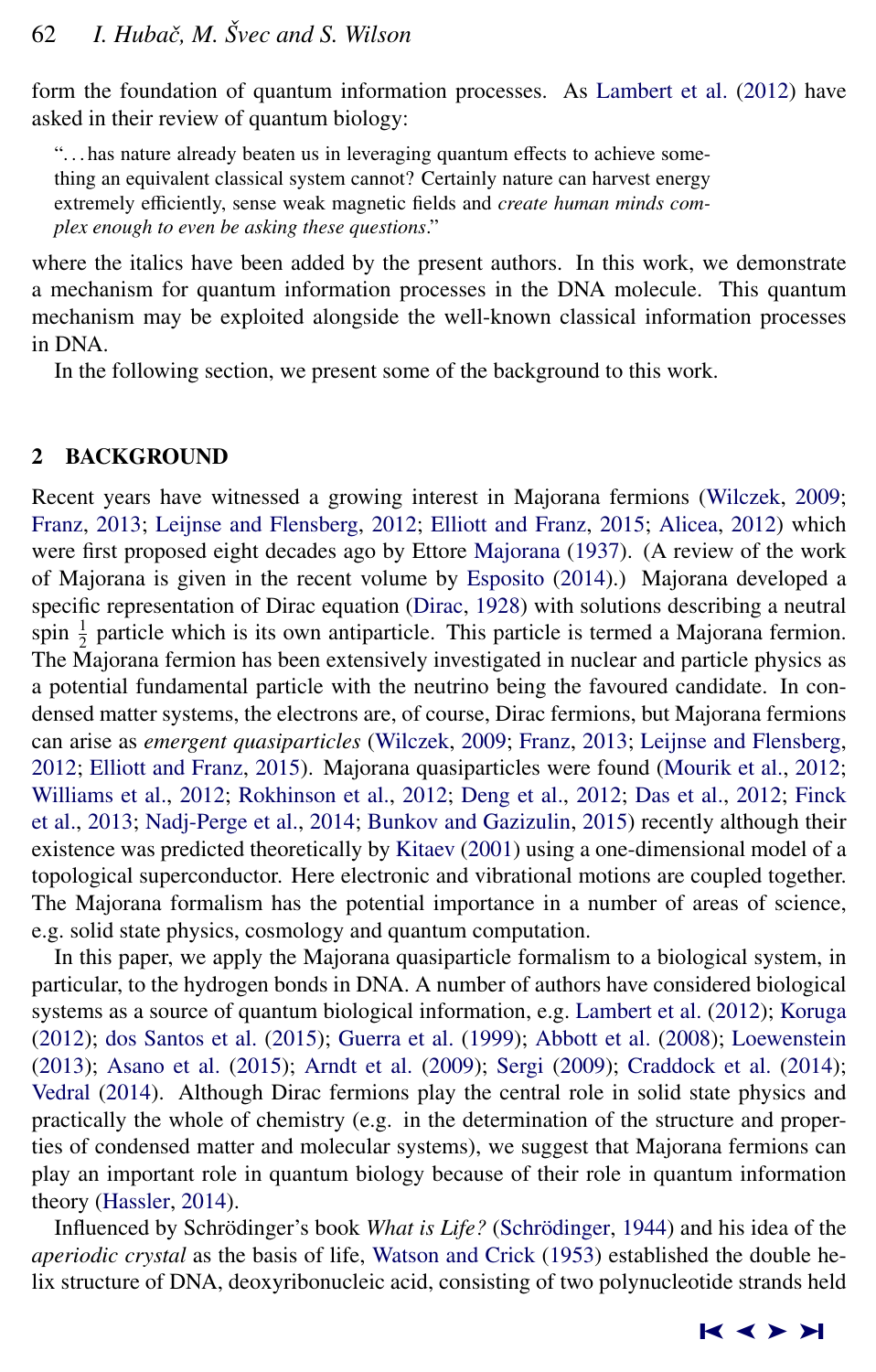<span id="page-2-0"></span>together by hydrogen bonds between pairs of complementary purines (adenine (A) and guanine (G)) and pyrimidines (thymine (T) and cytosine (C)). Adenine is always hydrogen bonded to thymine and guanine to cytosine. The two strands have a backbone consisting of a repeating unit of a sugar (deoxyribose) connected to a phosphate which form hydrogen bonds to external water molecules, whereas the purine-pyrimidine base pairs are located in



Figure 1. Structure of the DNA macromolecule with the sugar-phosphate backbone of the two helices on the left- and right-hand side and the Adenine (A)-Thymine (T) and Guanine (G)-Cytosine (C) base pairs between them. There are two hydrogen bonds (a one qubit systems) between A and T and three hydrogen bonds (a two qubit system) between G and C. The base pairs are located in the centre of the DNA molecule where they are protected from the aqueous environment.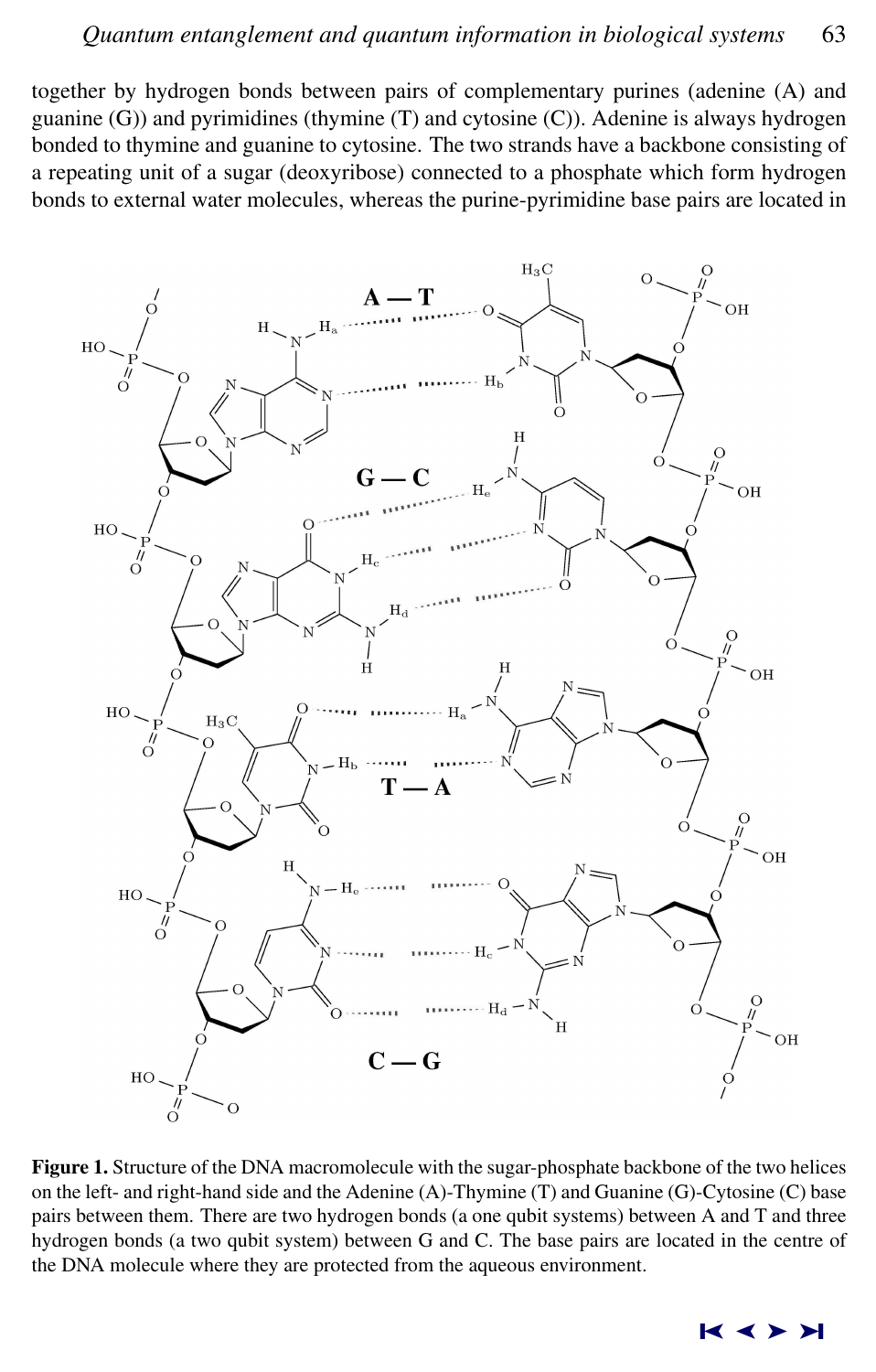the centre of the DNA molecule where they are protected from the aqueous environment. The structure of the DNA molecule is shown schematically in Fig. [1.](#page-2-0) DNA provides the genetic code for protein synthesis. Each triplet of nucleic acids forms a *codon*. These codons translate into amino acids. The one or more polypeptide chains, from which proteins are made, are synthesized by condensing together amino acids with the elimination of water [\(Crick,](#page-18-0) [1963,](#page-18-0) [1967;](#page-18-0) [Watson et al.,](#page-22-0) [2014\)](#page-22-0). This model provides a classical approach to the DNA-protein scheme. In this model DNA is a classical information system using a ternary coding system with  $4^3 = 64$  coding words [\(Crick,](#page-18-0) [1963\)](#page-18-0). The vast majority of the ∼ 3000 million base pairs of the human genome do not code for proteins. The ENCODE project [\(ENCODE Project Consortium,](#page-18-0) [2004,](#page-18-0) [2012;](#page-18-0) [Djebali et al.,](#page-18-0) [2012;](#page-18-0) [Thurman et al.,](#page-22-0) [2012;](#page-22-0) [Neph et al.,](#page-21-0) [2012;](#page-21-0) [Gerstein et al.,](#page-19-0) [2012;](#page-19-0) [Sanyal et al.,](#page-22-0) [2012;](#page-22-0) [Birney et al.,](#page-17-0) [2007\)](#page-17-0) has shown that these stretches of what had been called 'junk' DNA contain regions that bind proteins and RNA molecules, bringing them into positions from which they regulate the function and level of expression of protein-coding genes. Furthermore, it appears that transcription from non-coding DNA has the potential to provide a reservoir for the creation of new functional molecules, such as regulatory RNAs. Parrington's recent book *The deeper genome* [\(Parrington,](#page-21-0) [2017\)](#page-21-0) provides an account of developments in our understanding of the genome over recent years.

The hydrogen bond involves the attraction of a hydrogen atom bound to an electronegative atom, such as N, O or F, to another electronegative atom (Jeff[rey,](#page-20-0) [1997;](#page-20-0) [Gilli and Gilli,](#page-19-0) [2009;](#page-19-0) [Desiraju and Steiner,](#page-18-0) [2001;](#page-18-0) [Scheiner,](#page-22-0) [1997\)](#page-22-0). Normal hydrogen bonds are primarily electrostatic in nature and generally linear. Other types of hydrogen bond are described as 'proton-shared' and 'blue-shifting' [\(Joseph and Jemmis,](#page-20-0) [2007;](#page-20-0) [Buckingham et al.,](#page-17-0) [2008;](#page-17-0) [McDowell and Buckingham,](#page-21-0) [2010;](#page-21-0) [Arunan et al.,](#page-17-0) [2011a,b\)](#page-17-0). Experimentally, hydrogen bonding can be identified by crystal structure analysis, by vibrational spectroscopy and by gas-phase rotational spectroscopy [\(Desiraju and Steiner,](#page-18-0) [2001\)](#page-18-0). Infrared spectrum analysis, for example, can be used to identify changes in vibrational spectra attributable to hydrogen bonding. The hydrogen bond in DNA is a diabatic system [\(Buckingham et al.,](#page-17-0) [2008\)](#page-17-0) and therefore it should be treated with diabatic Hamiltonian. Computational quantum chemistry allows the displacements of nuclei, which comprise the normal modes of vibration, to be studied with an accuracy beyond that afforded by experimental data [\(Scheiner,](#page-22-0) [1997\)](#page-22-0). The importance of hydrogen bonding in the structure and function of biological macromolecules was recognized at an early stage [\(Pauling et al.,](#page-21-0) [1951\)](#page-21-0). In DNA and RNA hydrogen bonds between complementary pairs of bases stabilize the double helix structure with guanine-cytosine and adenine-thymine pairs in DNA and thymine replaced by uracil in RNA [\(Watson et al.,](#page-22-0) [2014\)](#page-22-0). In the 1960s, Löwdin  $(1962, 1966)$  $(1962, 1966)$  $(1962, 1966)$  published pioneering studies of the quantum tunnelling of hydrogen in the DNA and RNA molecules which helped to established the field of 'quantum biology.' (For a recent overview of quantum tunnelling of hydrogen in DNA see [\(Al-Khalili,](#page-17-0) [2013\)](#page-17-0).) Santos et al. have recently studied quantum confinement in the hydrogen bonding for proteins in the NH and OH groups [\(dos](#page-18-0) [Santos et al.,](#page-18-0) [2015\)](#page-18-0). In very recent work [\(dos Santos et al.,](#page-18-0) [2015\)](#page-18-0), these authors consider the quantum confinement of the hydrogen in the NH group of the nucleic acids. Figure [2](#page-4-0) shows the quantum confinement of hydrogen in the X-base $H \cdots Y$  system. Quantum entanglement between the electron clouds of nucleic acids in DNA was studied by [Rieper et al.](#page-22-0)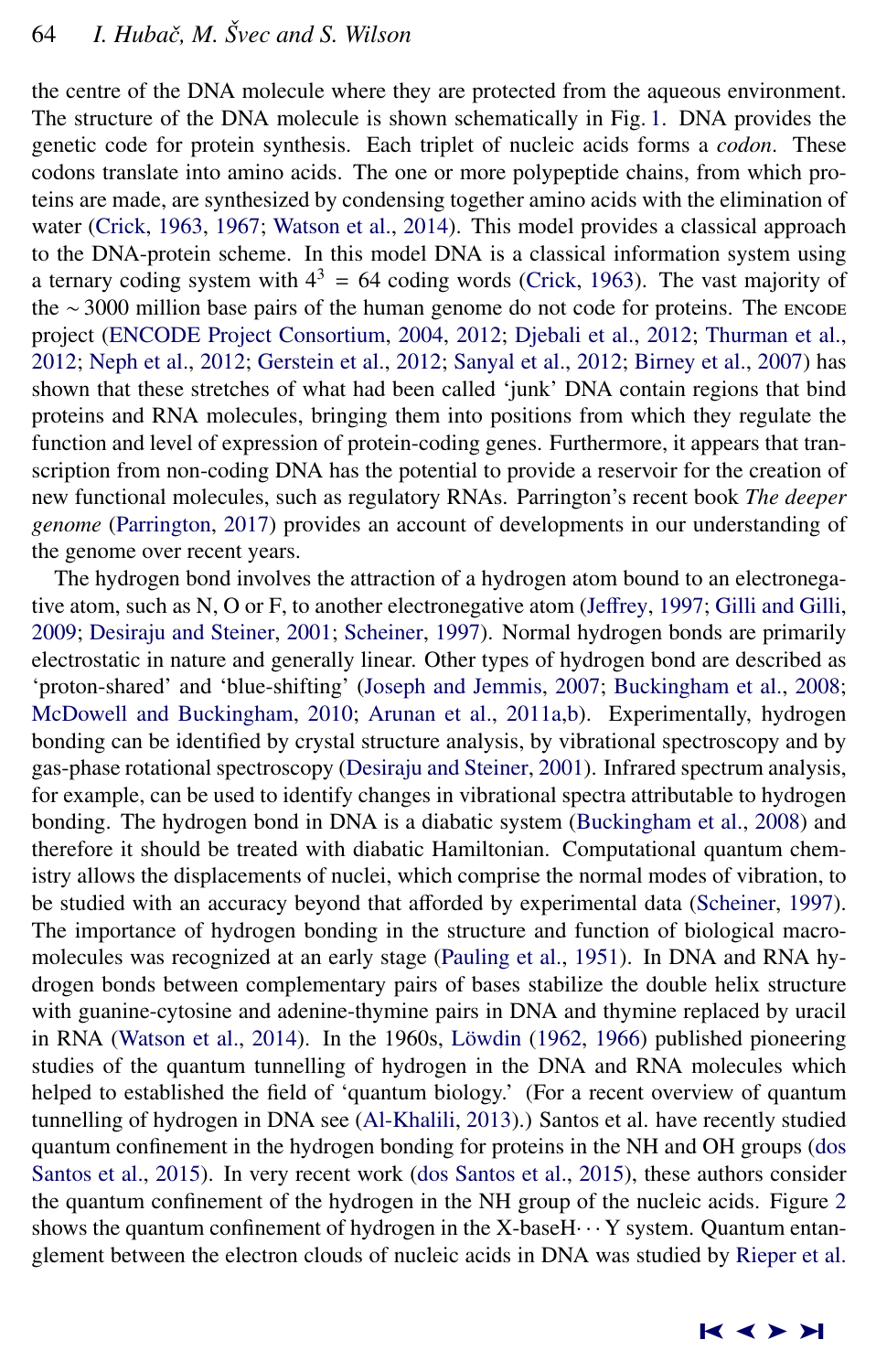<span id="page-4-0"></span>

Figure 2. Schematic representation of a hydrogen bond showing the interaction between the proton donor X-H and a proton acceptor Y.  $x_c$  is the covalent radius of the donor atom,  $x_{vw}$  is the van der Waals radius of the acceptor atom, and *x*eq is the equilibrium distance of covalent bond X-H.

[\(2010\)](#page-22-0) using a model in which the electron clouds of the nucleic acids were viewed as a chain of coupled quantum harmonic oscillators.

In solid state theory, Majorana fermions can arise as emergent quasiparticles which can be regarded as collective excitations of the quantum many-body state describing a system of interacting electrons [\(Leijnse and Flensberg,](#page-20-0) [2012;](#page-20-0) [Elliott and Franz,](#page-18-0) [2015\)](#page-18-0). Any fermion can be written as a combination of two Majorana fermions. Essentially, a fermion can be divided into a real part and an imaginary part, each of these components being a Majorana fermion. This purely formal mathematical operation becomes interesting when the Majorana fermions are spatially well separated. In this situation, they are protected from decoherence since local perturbations cannot affect only one of the Majorana fermions. However, the state can be manipulated by physical exchange of Majorana fermions because of their non-abelian statistics. This leads to the idea of low-decoherence topological quantum computation [\(Nayak et al.,](#page-21-0) [2008\)](#page-21-0).

Here we try to identify the Majorana fermions in the hydrogen bond in DNA and to introduce qubits in connection with this hydrogen bond. Since the Majorana fermions were discussed in connection with superconductivity, where electronic and vibrational motions are coupled together, we start with a short discussion about coupling electronic and vibrational motions in molecules.

The structure of the remainder of this paper is as follows: In Section [3,](#page-5-0) we present a canonical transformation which couples the electronic and vibrational motions in molec-ular Hamiltonian by building on our previous work (Hubač and Wilson, [2008\)](#page-19-0). Majorana transformations are then applied to this diabatic transformation in Section [4](#page-12-0) leading to Majorana fermions in the molecule. In section [5,](#page-13-0) we introduce Majorana qubits and quantum information entropy. Quantum information in the DNA molecule is considered in section [6.](#page-14-0) Section [7](#page-16-0) contains our conclusions and our perspective on the outlook for future work.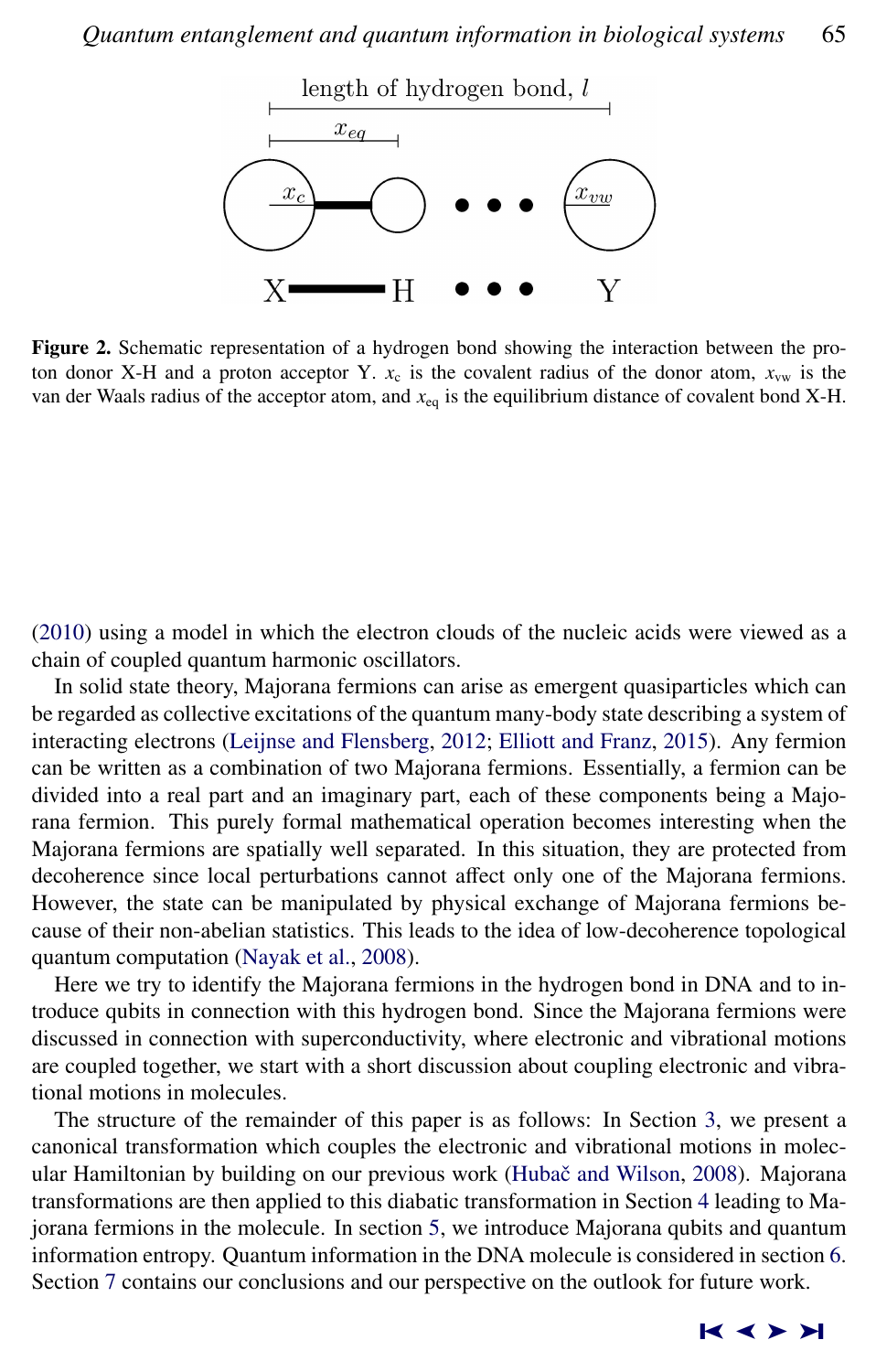# <span id="page-5-0"></span>3 DERIVATION OF THE ADIABATIC VIBRATIONAL-ELECTRONIC HAMILTONIAN OPERATOR USING CANONICAL TRANSFORMATIONS

We have presented a detailed derivation of the adiabatic and the diabatic Hamiltonian by canonical transformations previously (Hubač and Wilson, [2008;](#page-19-0) Hubač and Svrček, [1988,](#page-19-0) [1992b,a\)](#page-19-0). Here we summarize the details required for the application to the hydrogen bonds in the DNA molecule considered in this paper.

We can allow the electrons to experience the *R*-dependence of the nuclear terms by coupling the electronic and vibrational motions by means of a series of canonical transformations. The transformation from a basis set defined with respect to a fixed geometry  $R_0$ ,  $\{|p\rangle, |q\rangle, \ldots\}$ , to an *R*-dependent basis set,  $\{|p(R)\rangle, |q(R)\rangle, \ldots\}$ , can be written:

$$
|p\rangle \rightarrow |p(R)\rangle = \sum_{q} C_{qp}(R) |q\rangle .
$$

This transformation employs a mixed set of second quantized operators and leads to a new representation in terms of *fermions* and *bosons* rather than *electrons* and *phonons*. The new fermion creation and annihilation operators are defined as  $\{\bar{a}_p, \bar{a}_q, \ldots\}$  and  $\{\bar{a}_p^{\dagger}, \bar{a}_q^{\dagger}, \ldots\}$ , and new boson operators as  $I\bar{b}$  and  $I\bar{b}^{\dagger}$  and  $I$  The new fermion operators can be required new boson operators as  $\{\bar{b}_r^{\dagger}, \ldots\}$  and  $\{\bar{b}_r^{\dagger}, \ldots\}$ . The new fermion operators can be required to commute with the new boson operators. The quasi-particle transformation relating the to commute with the new boson operators. The quasi-particle transformation relating the 'crude adiabatic representation' with our new representation may then be written as follows:

$$
\bar{a}_p = a_p + \sum_{q} \sum_{k=1}^{\infty} \frac{1}{k!} \sum_{r_1 \dots r_k} C_{pq}^{r_1 \dots r_k} B_{r_1} \dots B_{r_k} a_q,
$$
\n(1a)

$$
\bar{a}_p^{\dagger} = a_p^{\dagger} + \sum_q \sum_{k=1}^{\infty} \frac{1}{k!} \sum_{r_1...r_k} C_{pq}^{r_1...r_k} B_{r_1} ... B_{r_k} a_q^{\dagger}, \qquad (1b)
$$

$$
\bar{b}_r = b_r + \sum_{pq} \sum_{k=0}^{\infty} \frac{1}{k!} \sum_{s_1...s_k} D_{rPQ}^{s_1...s_k} B_{s_1} \dots B_{s_k} a_p^{\dagger} a_q,
$$
 (1c)

$$
\bar{b}_r^{\dagger} = b_r^{\dagger} + \sum_{pq} \sum_{k=0}^{\infty} \frac{1}{k!} \sum_{s_1...s_k} D_{rpq}^{s_1...s_k *} B_{s_1} ... B_{s_k} a_q^{\dagger} a_p.
$$
 (1d)

where  $B_{r_i}$  are the normal coordinates and  $C_{pq}$  and  $D_{rpq}$  are expansion coefficients.

Equations (1b) can be cast in the more compact forms:

$$
\bar{a}_p = \sum_{q} \sum_{k=0}^{\infty} C_{pq}^{(k)} a_q = \sum_{q} C_{pq} a_q
$$
 and  $\bar{a}_p^{\dagger} = \sum_{q} \sum_{k=0}^{\infty} C_{pq}^{(k)} a_q^{\dagger} = \sum_{q} C_{pq} a_q^{\dagger}$ 

and similar formulae can be written for equations (1d) in terms of the  $D_{rpq}$  coefficients.

Operators for the fermions satisfy anticommutation relations whilst those for the bosons satisfy commutation relations. We require that operators for the fermions and bosons commute and therefore the total vibrational-electronic wave function can be written

$$
\Psi(r,R)=\psi_k(r,R)\chi_k(R)\,,
$$

$$
\mathbf{k}\prec\mathbf{H}
$$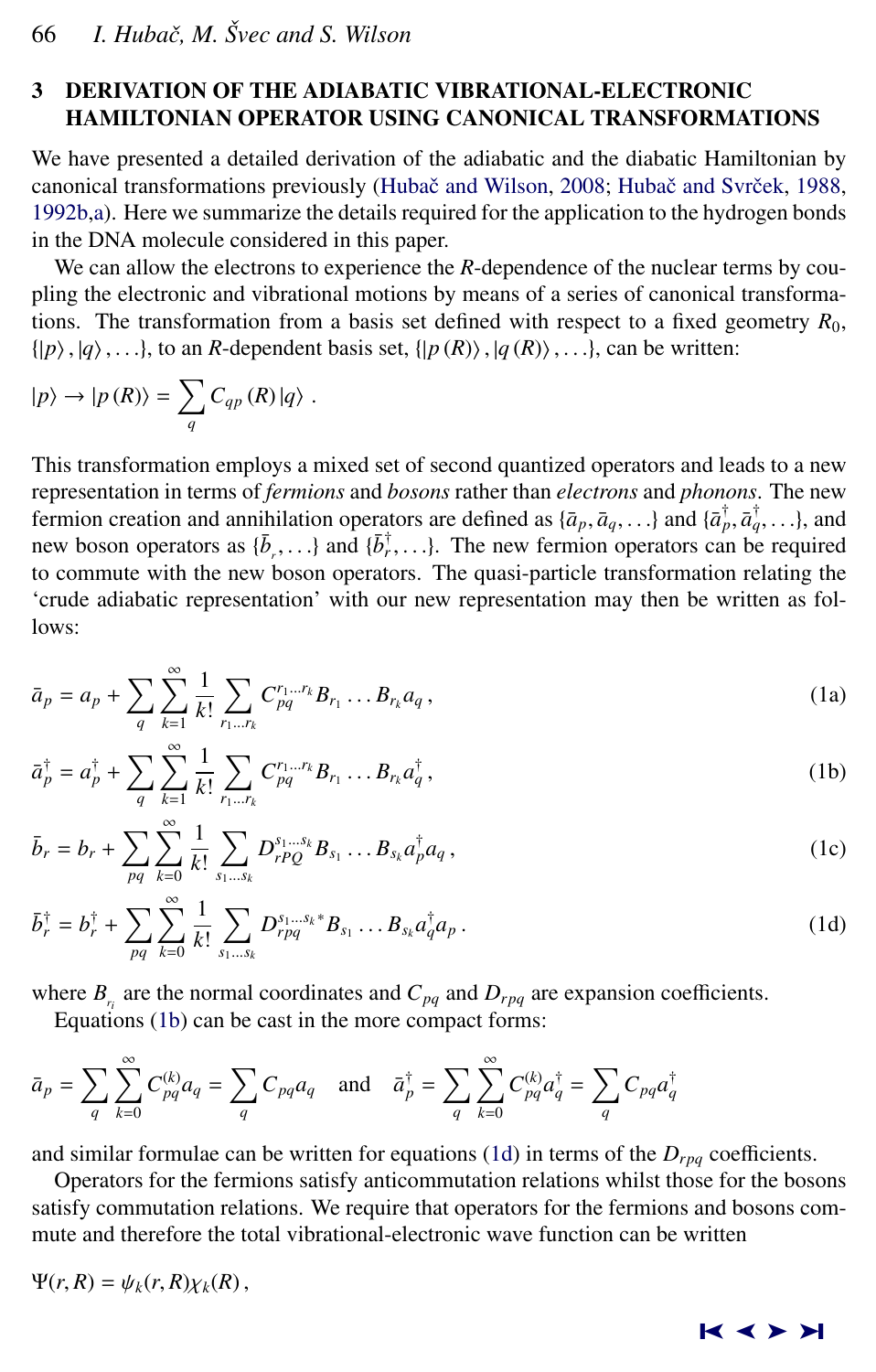where  $\psi_k(r, R)$  is the fermion wave function and  $\chi_k(R)$  is the boson wave function. It is found that there are two invariants of the transformation – the number of fermions is conserved, i.e.  $\overline{N} = N$  so that we are free to redefine the Fermi vacuum, and the normal coordinate is unchanged, i.e.  $\bar{B} = B$ .

The canonical transformations [\(1\)](#page-5-0) leads to an expression for the total vibrational-electronic Hamiltonian operator which can be written a sum of two parts:  $H = H_A + H_B$ . Here the operator H*<sup>A</sup>* can be written:

$$
H_A = E_{NN}(B) - E_{NN}^{(2)}(B) - V_N^{(2)}(B) + E_{\text{scr}} + \sum_{pq} f_{pq} N \left[ a_p^{\dagger} a_q \right] + \frac{1}{2} \sum_{pqrs} v_{pqrs} N \left[ a_p^{\dagger} a_q^{\dagger} a_s a_r \right],
$$

where the terms  $E_{NN}(B)$  and  $E_{NN}^{(2)}$  arise from a Taylor expansion in normal coordinates [\(Huba](#page-19-0)č and Svrček, [1988\)](#page-19-0) and  $V_N^{(2)}(B)$  is the new effective potential. The new quasi-particle Fermi vacuum allows a new quasi-particle Hartree–Fock energy to be defined as:

$$
E_{\rm SCF} = \sum_{rsi} h_{rs} C_{ri} C_{si} + \frac{1}{2} \sum_{rstkij} \left( v_{rtsu}^0 - v_{rstu}^0 \right) C_{ri} C_{si} C_{tj} C_{uj},
$$

together with a corresponding Hartree–Fock operator *f* with matrix elements

$$
f_{pq} = \sum_{rs} h_{rs} C_{rp} C_{sq} + \sum_{rtsui} \left( v_{rtsu}^0 - v_{rstu}^0 \right) C_{rp} C_{sq} C_{ui} ,
$$

and the new two-particle integral

$$
v_{pqrs} = \sum_{tuvw} v_{tuvw}^0 C_{tp} C_{uq} C_{vr} C_{ws}.
$$

The coefficients *Cpq* can be determined by solving the *coupled perturbed Hartree–Fock (CPHF)* equations [\(Stevens et al.,](#page-22-0) [1963;](#page-22-0) [Gerratt and Mills,](#page-19-0) [1968a,b;](#page-19-0) [Pople et al.,](#page-22-0) [1979;](#page-22-0) [Takada et al.,](#page-22-0) [1983;](#page-22-0) [Pulay,](#page-22-0) [1977;](#page-22-0) [Simons et al.,](#page-22-0) [1984\)](#page-22-0). Carrying out the inverse transformation of the transformations [\(1\)](#page-5-0) and then applying Wick's theorem, we obtain the result (Hubač and Svrček, [1988\)](#page-19-0):

$$
H_{A} = E_{NN}^{0} + E_{\text{scr}}^{0} + \sum_{p} N \left[ a_{p}^{\dagger} a_{p} \right] + \sum_{n=1}^{\infty} \sum_{k=0}^{\lfloor n/2 \rfloor} E^{(k, n-2k)} B^{(n-2k)}
$$
  
+ 
$$
\sum_{n=1}^{\infty} \sum_{k=0}^{\lfloor n/2 \rfloor} \sum_{pq} f_{pq}^{(k, n-2k)} B^{(n-2k)} N \left[ a_{p}^{\dagger} a_{p} \right]
$$
  
+ 
$$
\frac{1}{2} \sum_{n=0}^{\infty} \sum_{k=0}^{\lfloor n/2 \rfloor} \sum_{pqrs} v_{pqsr}^{(k, n-2k)} B^{(n-2k)} N \left[ a_{p}^{\dagger} a_{q}^{\dagger} a_{s} a_{s} \right]
$$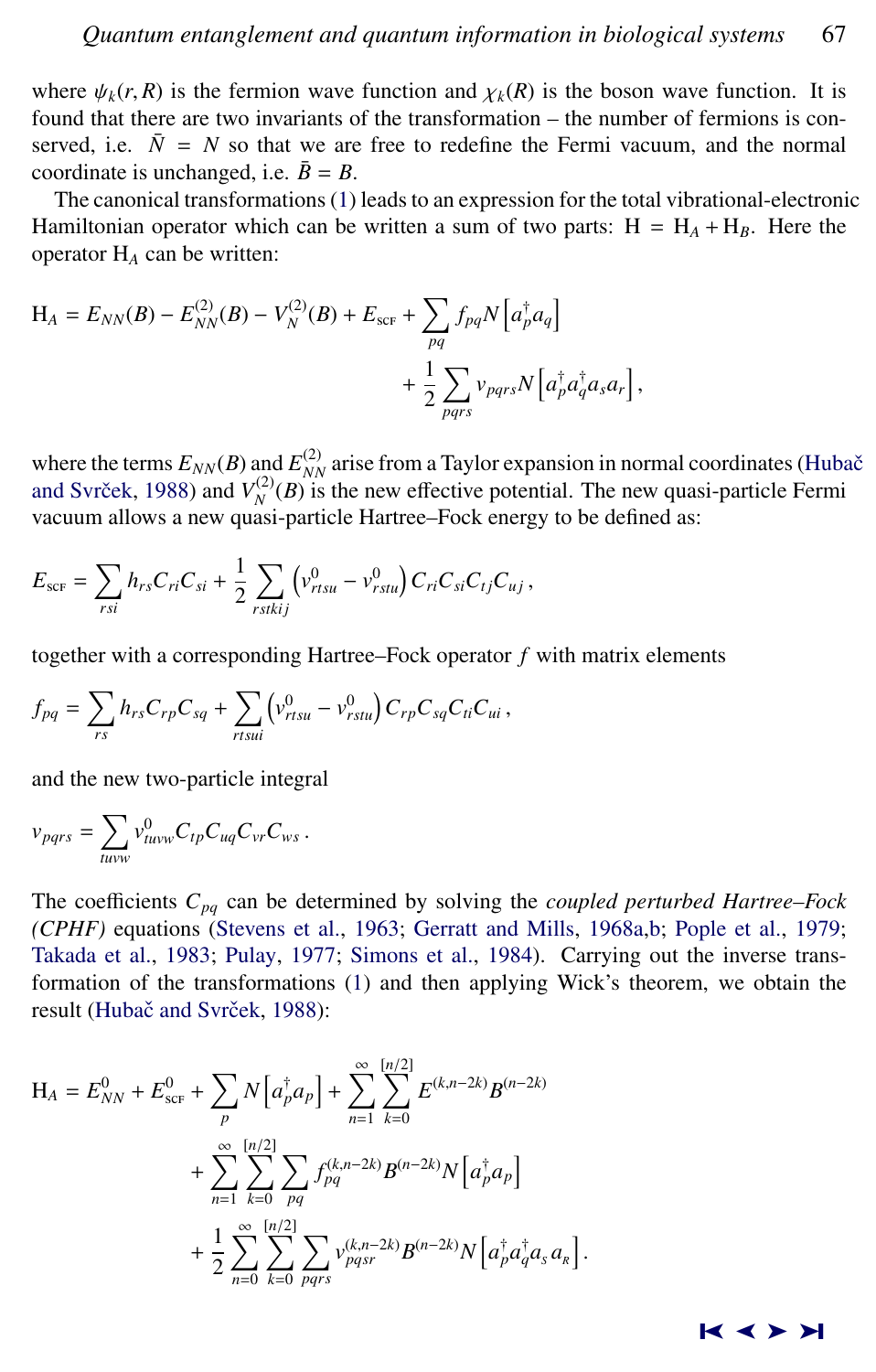The second part of the vibrational-electronic Hamiltonian,  $H_B$ , can be handled in a similar fashion to give:

$$
H_B = \sum_r \hbar \omega_r (b_r^{\dagger} b_r + \frac{1}{2}) + \sum_{air} \hbar \omega_r (D_{rai})^2
$$
  
+ 
$$
\sum_{pqr} \hbar \omega_r (b_r^{\dagger} D_{rpq} + D_{rpq} b_r) N [a_p^{\dagger} a_q]
$$
  
+ 
$$
\sum_{pqair} \hbar \omega_r (D_{rpa} D_{rqa} - D_{rpi} D_{rqi}) N [a_p^{\dagger} a_q]
$$
  
+ 
$$
\sum_{pqrsr} \hbar \omega_r D_{rps} D_{rqr} N [a_p^{\dagger} a_q^{\dagger} a_s a_r].
$$

# 3.1 Generalization of the canonical transformations

Up to this point in our discussion, we have based the quasi-particle transformation on the normal coordinates using the follow expressions:

$$
\bar{a}_{p} = \sum_{Q} C_{p_{Q}}(B) a_{Q}, \qquad \bar{a}_{p}^{+} = \sum_{Q} C_{p_{Q}}(B)^{+} a_{Q}^{+}, \bar{b}_{r} = b_{r} \sum_{PQ} D_{r p_{Q}}(B) a_{p}^{+} a_{Q}, \quad \bar{b}_{r}^{+} = b_{r}^{+} \sum_{PQ} D_{r p_{Q}}(B)^{+} a_{Q}^{+} a_{Q}^{+},
$$
\n(2)

where we have used the normal coordinate:  $B = b + b^{+}$ .

For the non-adiabatic representation, we can generalize the transformations (2). By analogy with the normal coordinate operator  $B_r$ , we can introduce the momentum operator:  $\tilde{B}$  = *b* − *b*<sup>+</sup> and then generalize the transformations (2) so as to define new fermion operators which represent the dependence of the motion of electrons on both the coordinates and the momenta of the nuclei. Because of their finite mass, the electrons do not follow to the motion of the nuclei adiabatically. The motion of the electrons is phase-shifted with respect to the motion of the nuclei.

The case of strong coupling has been consider in the recent work by [Dahnovsky](#page-18-0) [\(2007\)](#page-18-0) on *Ab Initio electron propagators in molecules with strong electron-phonon interaction*. Dahnovsky uses the exponential transformation:

$$
T = e^S,
$$

where

$$
S = \sum_{i,g} c_i^+ c_i \frac{N_g^i}{W_g} (b^+ - b) \text{ and } \bar{C}_i = e^S c_i e^{-S}.
$$

In the present approach, the general canonical transformation from the old set of second quantized operators  $\{a_p\}$ ,  $\{a_p^+\}$ ,  $\{b_r\}$  and  $\{b_r^+\}$  to the new set of operators  $\{\bar{a}_p\}$ ,  $\{\bar{a}_p^+\}$ ,  $\{\bar{b}_r\}$  and

 $R \leq R$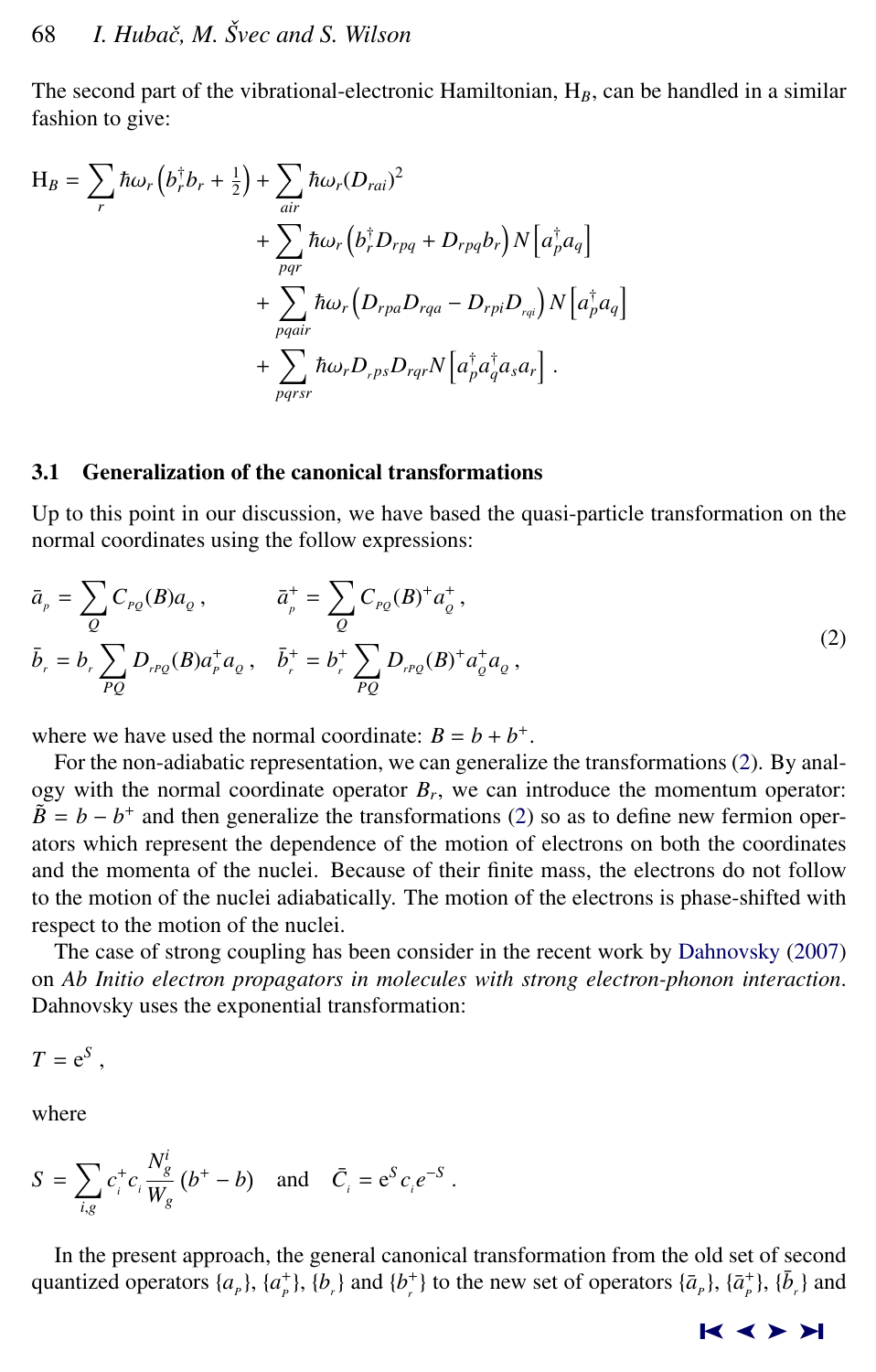$\{\bar{b}_r^*\}$  should be (Svrček, [1986\)](#page-22-0):

$$
\bar{a}_{P} = \sum_{Q} C_{PQ}(B, \tilde{B}) a_{Q}, \qquad \bar{a}_{P}^{+} = \sum_{Q} C_{PQ}(B, \tilde{B})^{+} a_{Q}^{+}, \bar{b}_{r} = b_{r} + \sum_{PQ} D_{rPQ}(B, \tilde{B}) a_{P}^{+} a_{Q}, \quad \bar{b}_{r}^{+} = b_{r}^{+} + \sum_{PQ} D_{rPQ}(B, \tilde{B})^{+} a_{P}^{+} a_{Q}.
$$

These general transformations are rather complicated. The general coefficients,  $C_{pQ}(B, \tilde{B})$ and  $D_{\text{rPO}}(B, \tilde{B})$ , satisfy complicated conditions. To make progress, we introduce a simple approximation in which the coefficients are written as products, i.e.

$$
C_{PQ}(B,\tilde{B})=C_{PQ}(B)\cdot \tilde{C}_{PQ}(\tilde{B}).
$$

This is expected to be a good approximation since coordinates and momenta are independent variables. The coefficients  $C_{p_0}(B)$  correspond to the adiabatic transformation describe above whilst coefficients  $\tilde{C}_{p_Q}(\tilde{B})$  correspond to the new transformation which we term the non-adiabatic transformation. The non-adiabatic representation results from the combination of both transformations. The canonical transformation from the old set of second quantized operators  $\{a_p\}$ ,  $\{a_p^+\}$ ,  $\{b_r\}$  and  $\{b_r^+\}$  to the new set of operators  $\{\tilde{a}_p\}$ ,  $\{\tilde{a}_p^+\}$ ,  $\{\tilde{b}_r\}$  and  $\{\tilde{b}^*_r\}$  is (Svrček, [1986\)](#page-22-0):

$$
\tilde{a}_{P} = \sum_{Q} \tilde{C}_{PQ}(\tilde{B}) a_{Q}, \qquad \tilde{a}_{P}^{+} = \sum_{Q} \tilde{C}_{PQ}(\tilde{B})^{+} a_{Q}^{+}, \n\tilde{b}_{r} = b_{r} + \sum_{PQ} \tilde{D}_{rPQ}(\tilde{B}) a_{P}^{+} a_{Q}, \quad \tilde{b}_{r}^{+} = b_{r}^{+} + \sum_{PQ} \tilde{D}_{rPQ}(\tilde{B})^{+} a_{P}^{+} a_{Q}. \tag{3}
$$

The coefficients  $\tilde{C}_{PQ}(\tilde{B})$  and  $\tilde{d}_{PQ}(\tilde{B})$  are given by the Taylor expansions

$$
\tilde{C}_{PQ}(\tilde{B}) = \sum_{k=0}^{\infty} \frac{1}{k!} \sum_{r_1 \dots r_k} \tilde{C}_{PQ}^{r_1 \dots r_k} \tilde{B}_{r_1} \dots \tilde{B}_{r_k}, \qquad \tilde{D}_{rPQ}(\tilde{B}) = \sum_{k=0}^{\infty} \frac{1}{k!} \sum_{s_1 \dots s_k} \tilde{D}_{rPQ}^{s_1 \dots s_k} \tilde{B}_{s_1} \dots \tilde{B}_{s_k}
$$

This transformation has the form of a supersymmetric transformation. We make the approximation that terms beyond first order can be neglected.

#### 3.2 Fermionic part of the vibrational-electronic Hamiltonian

By performing the generalized canonical transformation defined in equations (3), we can obtain an expression for the fermionic part of the non-adiabatic Hamiltonian in the nonadiabatic representation. To simplify the notation, we shall omit the tilde from the operators  $\{\tilde{a}_r\}$ ,  $\{\tilde{a}_r^+\}$ ,  $\{\tilde{b}_r\}$  and  $\{\tilde{b}_r^+\}$  in the following. Our expression for the fermionic part of the non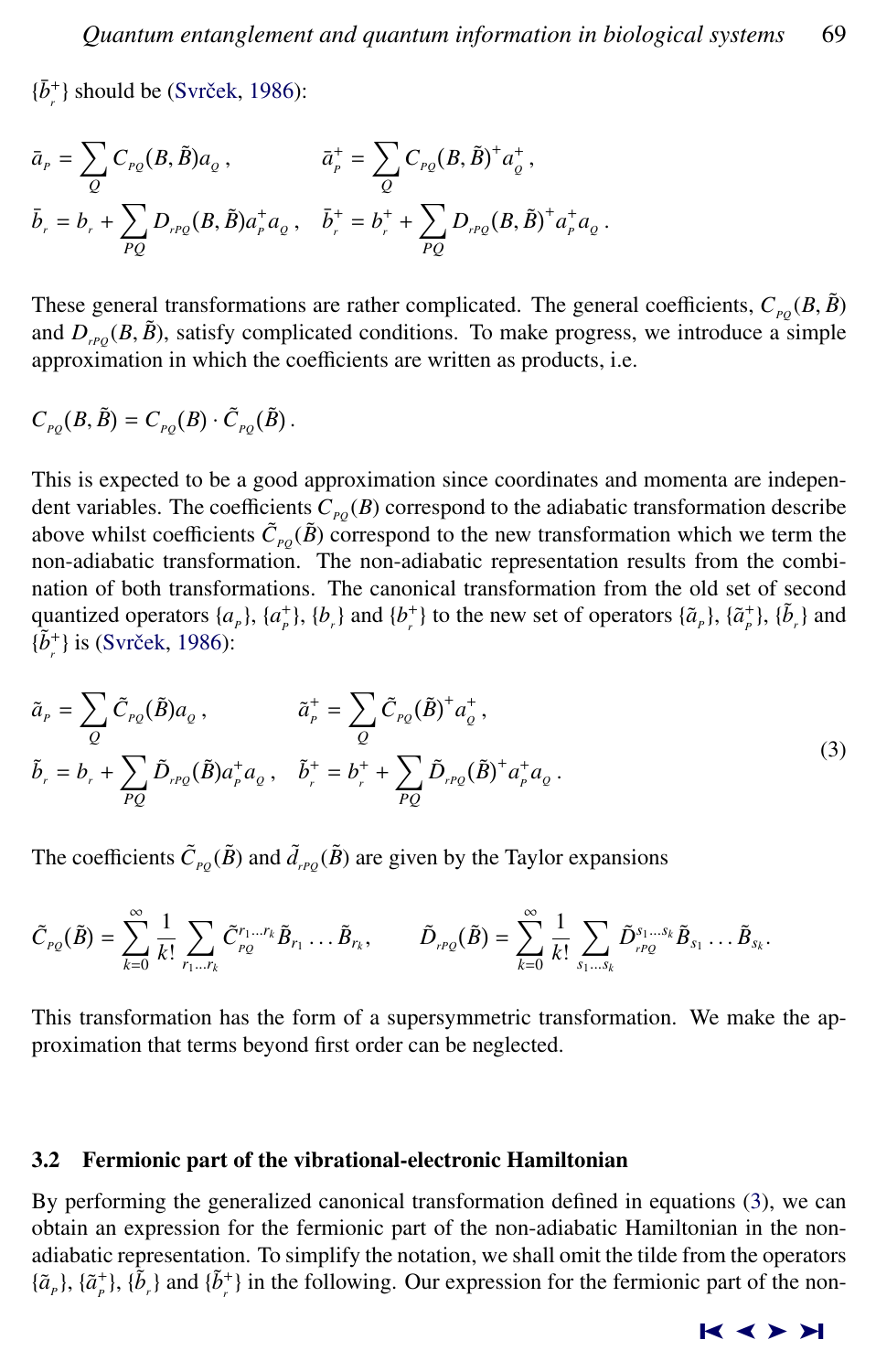<span id="page-9-0"></span>adiabatic Hamiltonian can then be written in the form

$$
H_{F} = \overbrace{E_{NN}^{0} + E_{SCF}^{0}} + \sum_{AI} \hbar \omega_{2} \left( |C_{AI}^{r}|^{2} - |\tilde{C}_{AI}^{r}|^{2} \right) + \sum_{P} \overbrace{\varepsilon_{P}^{0}} \overbrace{N} \left[ a_{P}^{+} a_{P} \right]
$$
  
+ 
$$
\sum_{PQr} \hbar \omega_{2} \left[ \sum_{A} \left( C_{IA}^{r} C_{CA}^{r*} - \tilde{C}_{IA}^{r} \tilde{C}_{CA}^{r*} \right) - \sum_{I} \left( C_{II}^{r} C_{CI}^{r*} - \tilde{C}_{IA}^{r} \tilde{C}_{CI}^{r*} \right) \right] N \left[ a_{P}^{+} a_{Q} \right]
$$
  
- 
$$
2 \sum_{PQr} E^{r*} \tilde{C}_{rQ}^{r} N \left[ a_{P}^{+} a_{Q} \right]
$$
  
+ 
$$
\sum_{PQr} \left[ (h(P) - p(P)) \varepsilon_{P}^{r*} + (h(Q) - p(Q)) \varepsilon_{Q}^{r} \right] \tilde{C}_{rQ}^{r} N \left[ a_{P}^{+} a_{Q} \right]
$$
  
- 
$$
\sum_{PQAIr} \left[ \left( v_{P(QA)}^{r} - v_{PMQ}^{r} \right) \tilde{C}_{IA}^{r*} + \left( v_{PAQI}^{r} - v_{PMQ}^{r} \right) \tilde{C}_{AI}^{r*} \right] N \left[ a_{P}^{+} a_{Q} \right]
$$
  
+ 
$$
\frac{1}{2} \sum_{PQRS} v_{PQRS}^{0} N \left[ a_{P}^{+} a_{Q}^{+} a_{S} a_{R} \right] + \sum_{PQRSr} \hbar \omega_{2} \left( C_{PR}^{r} C_{SQ}^{r*} - \tilde{C}_{PR}^{r} \tilde{C}_{SQ}^{r*} \right) N \left[ a_{P}^{+} a_{Q}^{+} a_{S} a_{R} \right]
$$
  
- 
$$
2 \sum_{PQSSr} \varepsilon_{P}^{r} \tilde{C}_{Q}^{r*} N \left[ a_{P}^{+} a_{Q}^{+} a_{S} a_{R} \right]
$$
  
+ 
$$
\sum_{PQRS} \left
$$

where we have overbraced the terms which arise in the usual electronic Hamiltonian operator. We can see immediately that if we set the  $\tilde{C}_{PQ}$  coefficients to zero then we obtain the adiabatic Hamiltonian. If we put both the  $\tilde{C}_{p_Q}$  coefficients and the  $C_{p_Q}$  coefficients equal to zero, we get the electronic Hamiltonian.

Let us now summarize, what we have achieved so far. We have derived a new kinetic energy term, as well as a new potential energy term, depending on the coefficients  $C_{po}$ and  $\tilde{C}_{PQ}$ .

$$
H = H_A + H_B,
$$
  
\n
$$
H_B = E_{\text{kinetic}}(\tilde{B}) + E_{\text{potential}}(B),
$$
  
\n
$$
E_{\text{potential}}(B) = E_{NN}^{(2)}(B) + V_N^{(2)}(B),
$$
  
\n
$$
E_{\text{kinetic}}(\tilde{B}) = T_N(\tilde{B}) + W_N^{(2)}(\tilde{B}).
$$

We have to specify the  $C_{PQ}$  and  $\tilde{C}_{PQ}$  coefficients from our transformation. We shall require that our new fermions, which we call *renormalized fermions*, are such that when partitioning the Hamiltonian *H<sup>A</sup>* into an unperturbed part and a perturbation, the first order corrections vanish.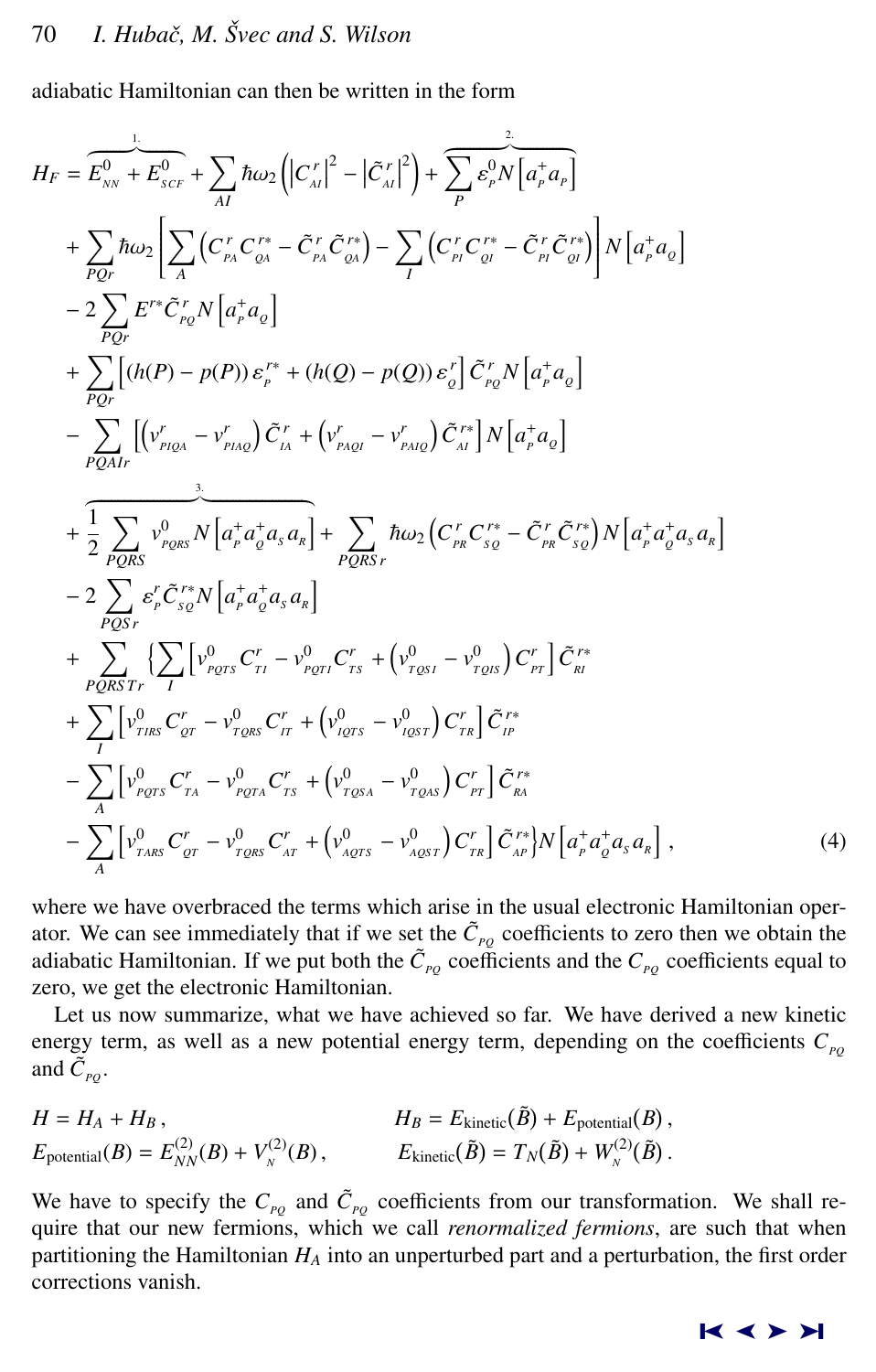<span id="page-10-0"></span>The equations for the  $C_{pq}$  and  $\tilde{C}_{pq}$  coefficients are

$$
u_{PQ}^r + \left(\varepsilon_P^0 - \varepsilon_Q^0\right) C_{PQ}^r + \sum_{AI} \left[ \left(v_{PIQA}^0 - v_{PIAQ}^0\right) C_{AI}^r - \left(v_{PAQI}^0 - v_{PAIQ}^0\right) \right] - \hbar \omega_r \tilde{C}_{PQ}^r
$$
  
=  $\varepsilon_p^r \delta_{PQ}$  (5)

and

$$
\left(\varepsilon_{P}^{0} - \varepsilon_{Q}^{0}\right)\tilde{C}_{PQ}^{r} + \sum_{AI}\left[\left(v_{PIQA}^{0} - v_{PIAQ}^{0}\right)\tilde{C}_{AI}^{r} - \left(v_{PAQI}^{0} - v_{PAIQ}^{0}\right)\tilde{C}_{IA}^{r}\right] - \hbar\omega_{r}C_{PQ}^{r}
$$
\n
$$
= \varepsilon_{P}^{r}\delta_{PQ}.
$$
\n(6)

The new vibrational potential energy  $V_N^{rs}$ , which originate from the interaction between the nuclei and electrons, is:

$$
V_N^{rs} = \sum_I u_{II}^{rs} + \sum_{AI} \left[ \left( u_{IA}^r + \hbar \omega_r \tilde{C}_{IA}^r \right) C_{AI}^s + \left( u_{IA}^s + \hbar \omega_s \tilde{C}_{IA}^s \right) C_{AI}^r \right].
$$

Let us compare this expression for the potential energy with that obtained in the representations considered previously in this paper. In the 'crude adiabatic approximation' we have

$$
V_{N}^{rs}=\sum_{I}u_{II}^{rs}.
$$

In the 'adiabatic' approximation, we have

$$
V_{N}^{rs} = \sum_{I} u_{II}^{rs} + \sum_{AI} \left( u_{IA}^{r} C_{AI}^{s} + u_{IA}^{s} C_{AI}^{r} \right).
$$

The kinetic energy term in the 'renormalized fermion' representation has the form

$$
W_{N}^{rs}=2\hbar\omega_{r}\sum_{AI}C_{AI}^{r}\tilde{C}_{IA}^{s}.
$$

In a previous paper (Hubač and Wilson, [2008\)](#page-19-0) (see also (Hubač and Svrček, [1992b,a\)](#page-19-0)), we demonstrated that this Hamiltonian is equivalent to the diabatic Hamiltonian used in solid state physics theory. To demonstrate this equivalence we show its transformation to solid state notation.

#### 3.3 Simplifications and connections with solid state theory

In this section, we shall introduce some simplifying approximations to the formalism developed above. In this way we shall establish connections with solid state theory.

In solid state theory, as in quantum chemistry, it is common to work with models or effective Hamiltonians. In general terms, a model is a conceptual representation of some physical phenomenon. Such models usually underpin computer programs which allow simulation and visualization of phenomena and/or processes. Examples of such approximations or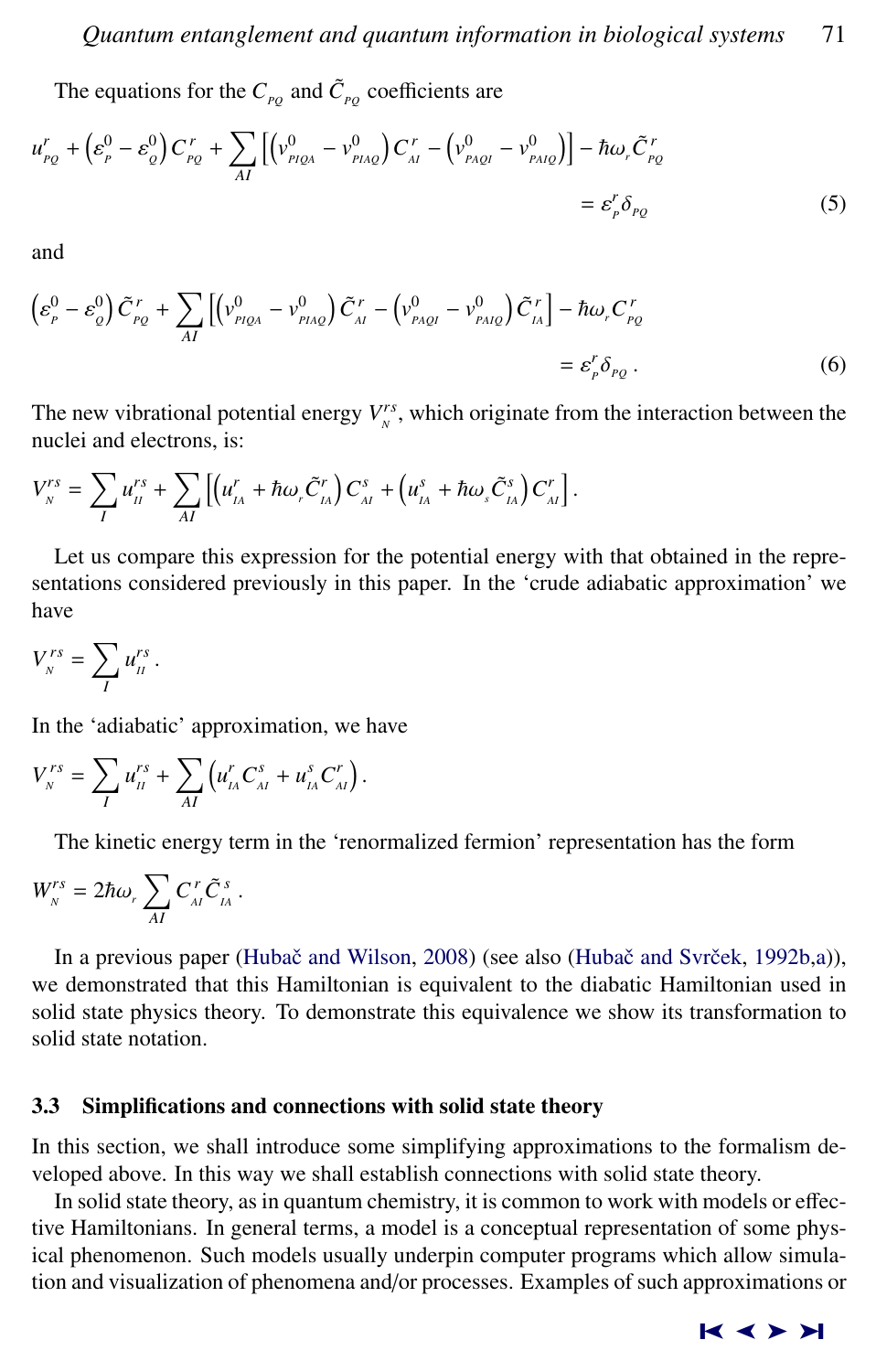# <span id="page-11-0"></span>72 *I. Hubaˇc, M. Svec and S. Wilson ˇ*

models in solid state theory and quantum chemistry include the Hubbard model [\(Hubbard,](#page-20-0) [1963\)](#page-20-0), the Hückel Hamiltonian (Hückel, [1931b,a,](#page-20-0) [1932,](#page-20-0) [1933;](#page-20-0) [Streitwieser,](#page-22-0) [1961;](#page-22-0) [Coulson](#page-17-0) [et al.,](#page-17-0) [1978\)](#page-17-0), the Pariser–Parr–Pople (PPP) approximation [\(Pariser and Parr,](#page-21-0) [1953;](#page-21-0) [Pople,](#page-21-0) [1953;](#page-21-0) [Pariser,](#page-21-0) [1990b,a;](#page-21-0) [Pople,](#page-21-0) [1990\)](#page-21-0) and the Anderson Hamiltonian [\(Anderson,](#page-17-0) [1961\)](#page-17-0).

In this section, we shall gain some understanding of the new terms which arise in the fermionic Hamiltonian given above in equation [\(4\)](#page-9-0) by introducing some simplifying approximations, by considering model systems.

We have seen above that the  $C_{pQ}^r$  and  $\tilde{C}_{pQ}^r$  coefficients are solutions of the equations [\(5\)](#page-10-0) and [\(6\)](#page-10-0).

Let us explore the simplifications obtained by putting

$$
v_{_{PQRS}}^0\to 0\,,
$$

that is, by assuming that two-electron Coulomb interactions vanish. We then obtain from equations [\(5\)](#page-10-0) and [\(6\)](#page-10-0) the following pair of equations:

$$
u_{p_Q}^r + \left(\varepsilon_p^0 - \varepsilon_q^0\right) C_{p_Q}^r - \hbar \omega_r \tilde{C}_{p_Q}^r = \varepsilon_p^r \delta_{p_Q} ,
$$
  

$$
\left(\varepsilon_p^0 - \varepsilon_q^0\right) \tilde{C}_{p_Q}^r - \hbar \omega_r C_{p_Q}^r = \varepsilon_p^r \delta_{p_Q} .
$$

By solving these equations for  $C_{PQ}^r$  and  $\tilde{C}_{PQ}^r$  we get:

$$
C_{PQ}^r = u_{PQ}^r \frac{\varepsilon_p^0 - \varepsilon_Q^0}{(\hbar \omega_r)^2 - (\varepsilon_p^0 - \varepsilon_Q^0)^2}
$$
\n<sup>(7)</sup>

and

$$
\tilde{C}_{PQ}^r = \begin{cases} u_{PQ}^r \frac{\hbar \omega_r}{(\hbar \omega_r)^2 - (e_P^0 - e_Q^0)^2} & \text{for } P \neq Q, \\ 0 & \text{for } P = Q. \end{cases}
$$
\n(8)

Let us focus our attention on the term which corrects the ground state energy,

$$
\Delta E_0 = \sum_{AIr} \hbar \omega_r \left( \left| C_{\lambda l}^r \right|^2 - \left| \tilde{C}_{\lambda l}^r \right|^2 \right).
$$

Substitute the expressions for  $C_{pq}^r$  and  $\tilde{C}_{pq}^r$  given in equations (7) and (8), respectively, we get:

$$
\Delta E_0 = \sum_{AIr} \left| u''_{\scriptscriptstyle{AI}} \right|^2 \frac{\hbar \omega_r}{\left( \varepsilon_{\scriptscriptstyle{A}}^0 - \varepsilon_r^0 \right)^2 - \left( \hbar \omega_r \right)^2} \,. \tag{9}
$$

Now let us re-write equation (9) in a notation more familiar in solid state theory<sup>1</sup>. The boson vibrational modes will be denoted by the index of quasimomentum q, and spin orbitals (fermion) by ( $\mathbf{k}, \sigma$ ), where **k** is the quasimomentum of the fermion and  $\sigma$  is the spin

See, for example, [\(Gross et al.,](#page-19-0) [1991\)](#page-19-0).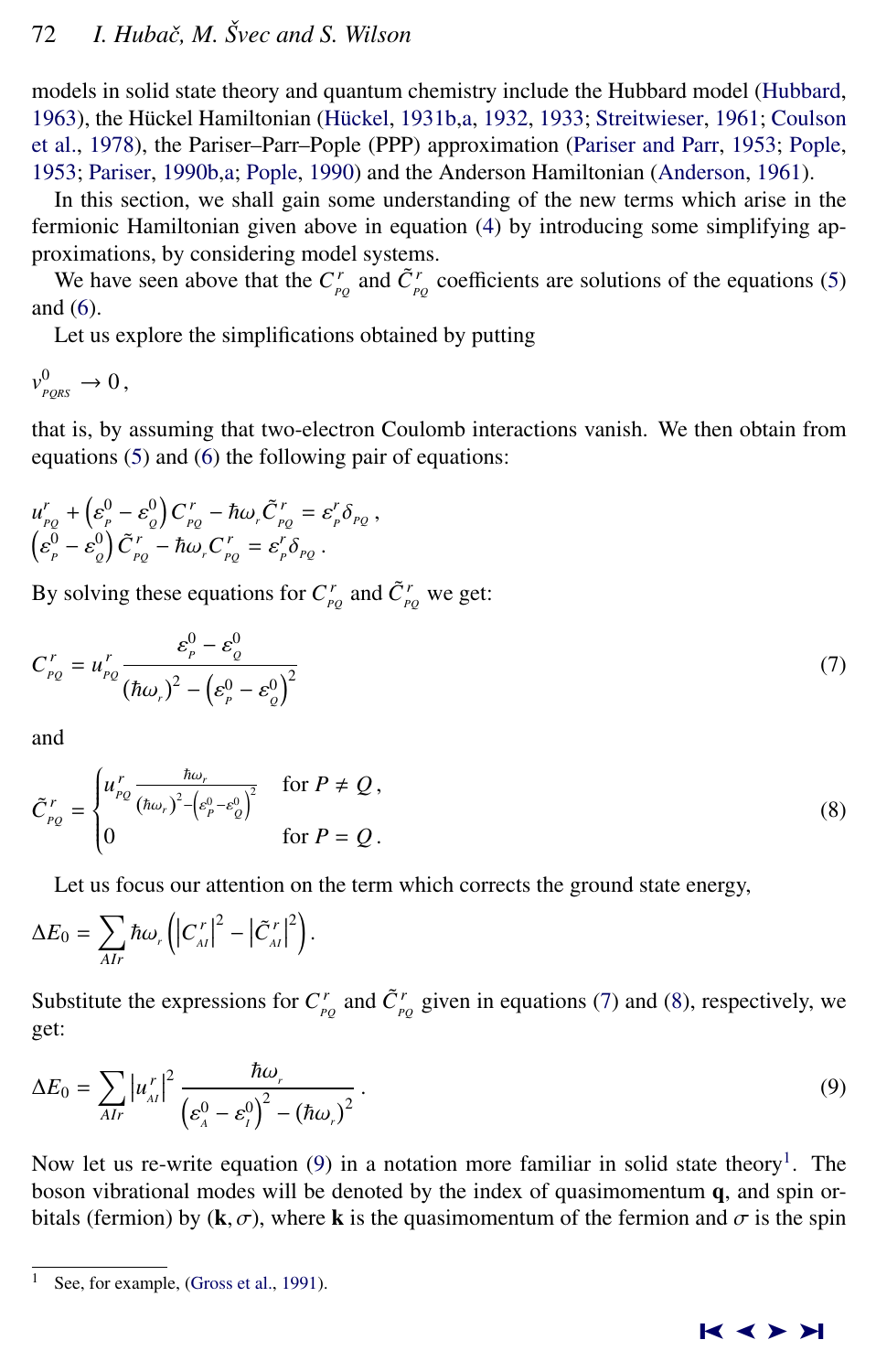<span id="page-12-0"></span>function. Then we can write:

 $r \rightarrow \mathbf{q}$ ,  $\tilde{r} \rightarrow -\mathbf{q}$ ,  $I \rightarrow (\mathbf{k}, \sigma)$ , occupation factor:  $f_{\mathbf{k}}$  $A \rightarrow (\mathbf{k}', \sigma')$ , occupation factor:  $1 - f_{\mathbf{k}'}$ 

together with

 $\epsilon_{\mu}^{0} \to \epsilon_{\kappa}^{0} \to \epsilon_{\kappa'}$  and  $u_{\mu}^{r} \to u_{\kappa' \kappa}^{q} = u^{q} = u^{k'-k}$ 

In the notation of solid state theory defined above, expression [\(9\)](#page-11-0) for the energy correction becomes:

$$
\Delta E_0 = 2 \sum_{\mathbf{k},\mathbf{k}'} \left| u^{\mathbf{k}'-\mathbf{k}} \right|^2 f_{\mathbf{k}} \left( 1 - f_{\mathbf{k}'} \right) \frac{\hbar \omega_{\mathbf{k}'-\mathbf{k}}}{\left( \epsilon_{\mathbf{k}'} - \epsilon_{\mathbf{k}} \right)^2 - \left( \hbar \omega_{\mathbf{k}'-\mathbf{k}} \right)^2}.
$$

This can be recognized as exactly the expression first given by Fröhlich [\(1950\)](#page-19-0).

#### 4 MAJORANA TRANSFORMATION OF THE DIABATIC HAMILTONIAN

In the previous section we demonstrated that our diabatic molecular Hamiltonian based on quasiparticle transformations through normal coordinates and corresponding momenta is fully equivalent to diabatic Hamiltonian used in solid state theory. This Hamiltonian plays a central role in theory of superconductivity and, more generally, in situations where electron-phonon interactions are important. Recently, this Hamiltonian was studied in connection of diabaticity and Majorana fermions [\(McKenzie,](#page-21-0) [2014\)](#page-21-0).

In section [2,](#page-1-0) we recalled that the hydrogen bonds in the DNA molecule are known to be strongly diabatic systems [\(Scheurer and Shnirman,](#page-22-0) [2013\)](#page-22-0). In the present study, we examine the diabaticity of the hydrogen bonds in the DNA molecule by using our diabatic molecular Hamiltonian with a Majorana transformation similarly to that studied in solid state theory [\(McKenzie,](#page-21-0) [2014\)](#page-21-0).

In next section, we shall show that the hydrogen bonds in the DNA molecule carry quantum information through Majorana fermions. We show that the A-T and/or T-A segments (i.e. two hydrogen bonds, as can be seen in Fig. [2\)](#page-4-0) segments represent one qubit. (Four Majorana fermions are necessary to form one qubit.) The segments C-G and/or G-C (i.e. three hydrogen bonds, as seen in Fig. [2\)](#page-4-0) are entangled states and, therefore, carry quantum information [\(Tichy et al.,](#page-22-0) [2011\)](#page-22-0).

Majorana fermions for the molecular diabatic Hamiltonian can be introduced in the following way. The diabatic quasiparticle fermions are given by

$$
\bar{a}_{{}_P}=\sum_Q C_{{}_{PQ}}(B,\tilde{B})a_{{}_Q}
$$

and

$$
\bar{a}_P^+ = \sum_Q C_{PQ}(B,\tilde{B})^+ a_Q^+.
$$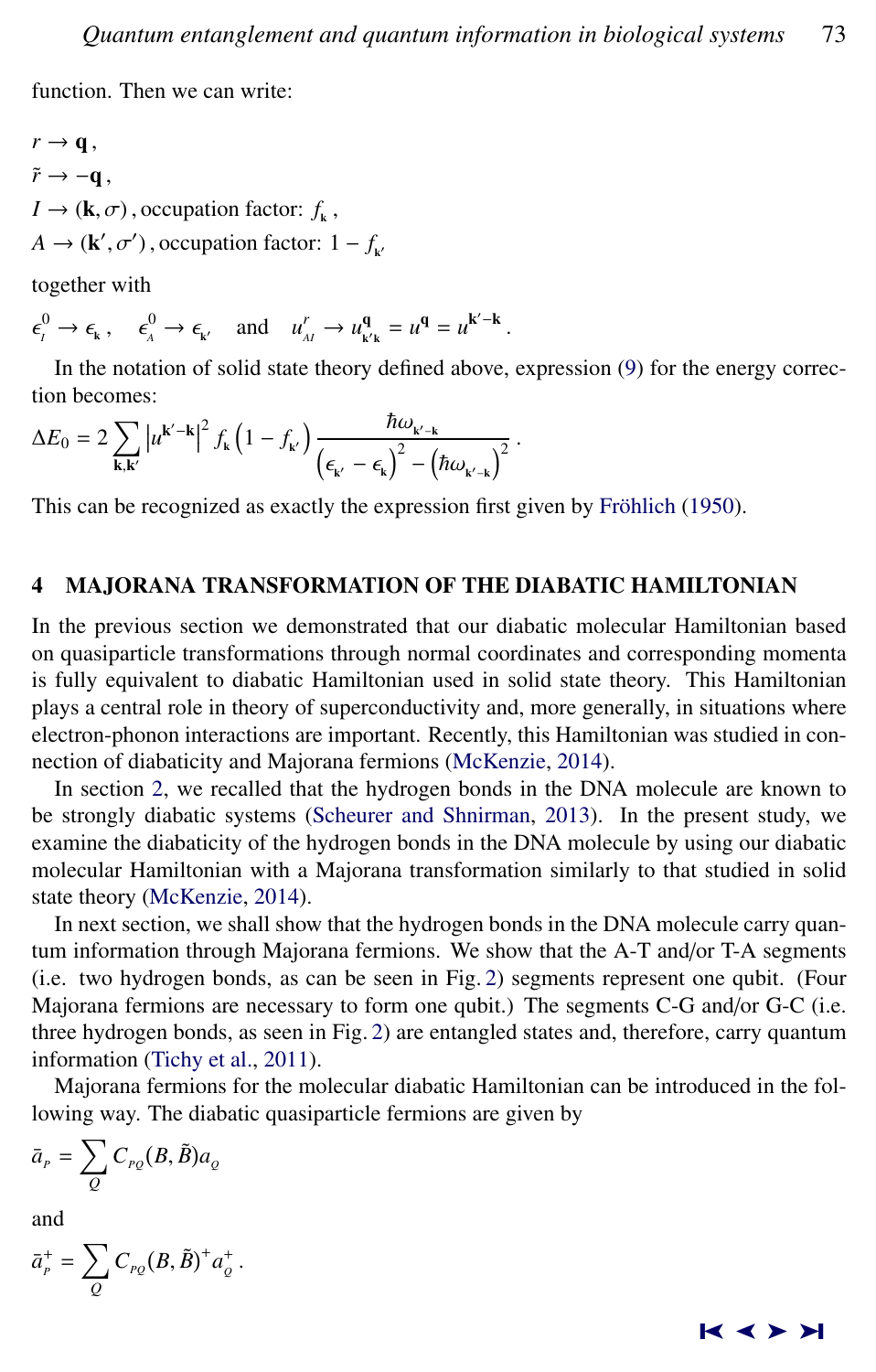<span id="page-13-0"></span>We can put

 $\bar{a}_P = \gamma_1 + i\gamma_2$ 

and

 $\bar{a}_P^+ = \gamma_1 - i \gamma_2$ ,

where  $\gamma_1$  and  $\gamma_2$  are Majorana fermions. They are emergent quasiparticles. They play a central role in the quantum information theory associated with in the hydrogen bonds in the DNA molecule to which we turn in the following section.

# 5 MAJORANA QUBITS AND QUANTUM INFORMATION ENTROPY

Let us consider any fermion *f* with spatially well separated Majorana fermions  $\gamma_1$  and  $\gamma_2$ . The Majorana fermions satisfy anti-commutation relations

$$
\{\gamma_i, \gamma_j\} = 2\delta_{ij} \,. \tag{10}
$$

It follows from (10) that  $\gamma_i^2 = 1$ . As a result there is no Pauli principle for the Majorana<br>fermions. If we define a Majorana number operator  $n^{MF} = \gamma^+ \gamma$ , we find  $n^{MF} = 1$ . Similarly fermions. If we define a Majorana number operator  $n_i^{MF} = \gamma_i^+ \gamma_i$  we find  $n_i^{MF} \equiv 1$ . Similarly  $\gamma_i \gamma_i^+ = 1$ . Experimentally measurable are the well-defined occupation numbers  $n_f^f = 0$ .  $\gamma_i \gamma_i = 1$ . Experimentally measurable are the well-defined occupation numbers  $n^f = 0$ , if the fermion *f* which are the eigenvalues of the fermion number operator  $n^f = f^+ f$ *i*  $\alpha$ <sup>*i*</sup> ≡ 1. Experimentally measurable are the well-defined occupation numbers  $n^f = 0, 1$ <br> *i*he fermion *f* which are the eigenvalues of the fermion number operator  $n^f = f^f$ corresponding to the eigenvectors  $|0, f\rangle, |1, f\rangle$ .

To define Majorana qubits we need at least two fermions [\(Leijnse and Flensberg,](#page-20-0) [2012;](#page-20-0) [Bravyi,](#page-17-0) [2006\)](#page-17-0) with well separated Majorana fermions. Let us consider a system of three fermions  $f_1, f_2, f_3$  each of them with spatially well separated Majorana fermions  $\gamma_{1,k}$  and  $\gamma_{2,k}$ ,  $k = 1, 2, 3$ . We define two subsystems of two fermions  $X = (f_1, f_2)$  and  $Y = (f_2, f_3)$ . Let  $|0, f_k\rangle, |1, f_k\rangle$  be the eigenvectors of the number operator  $f_k^+ f_k, k = 1, 2, 3$ .<br>For the subsystem *Y* we define Majorana qubits as follows (*I* eijnse and Fle

For the subsystem *X* we define Majorana qubits as follows [\(Leijnse and Flensberg,](#page-20-0) [2012\)](#page-20-0)

 $|0, X\rangle = |0, f_1\rangle |0, f_2\rangle$ ,  $|1, X\rangle = |1, f_1\rangle |1, f_2\rangle$ .

These states may exist in a qubit superposition state

$$
|q, X\rangle = a_0(X) |0, X\rangle + a_1(X) |1, X\rangle
$$

with a density matrix

$$
\rho(X) = |q, X\rangle \langle q, X| = \sum_{i,j=0}^{1} a_i(X)a_j^*(X) |i, X\rangle \langle j, X| .
$$
\n
$$
(11)
$$

Similarly, we define Majorana qubits for the subsystem *Y*

$$
|0, Y\rangle = |0, f_2\rangle |0, f_3\rangle ,|1, Y\rangle = |1, f_2\rangle |1, f_3\rangle
$$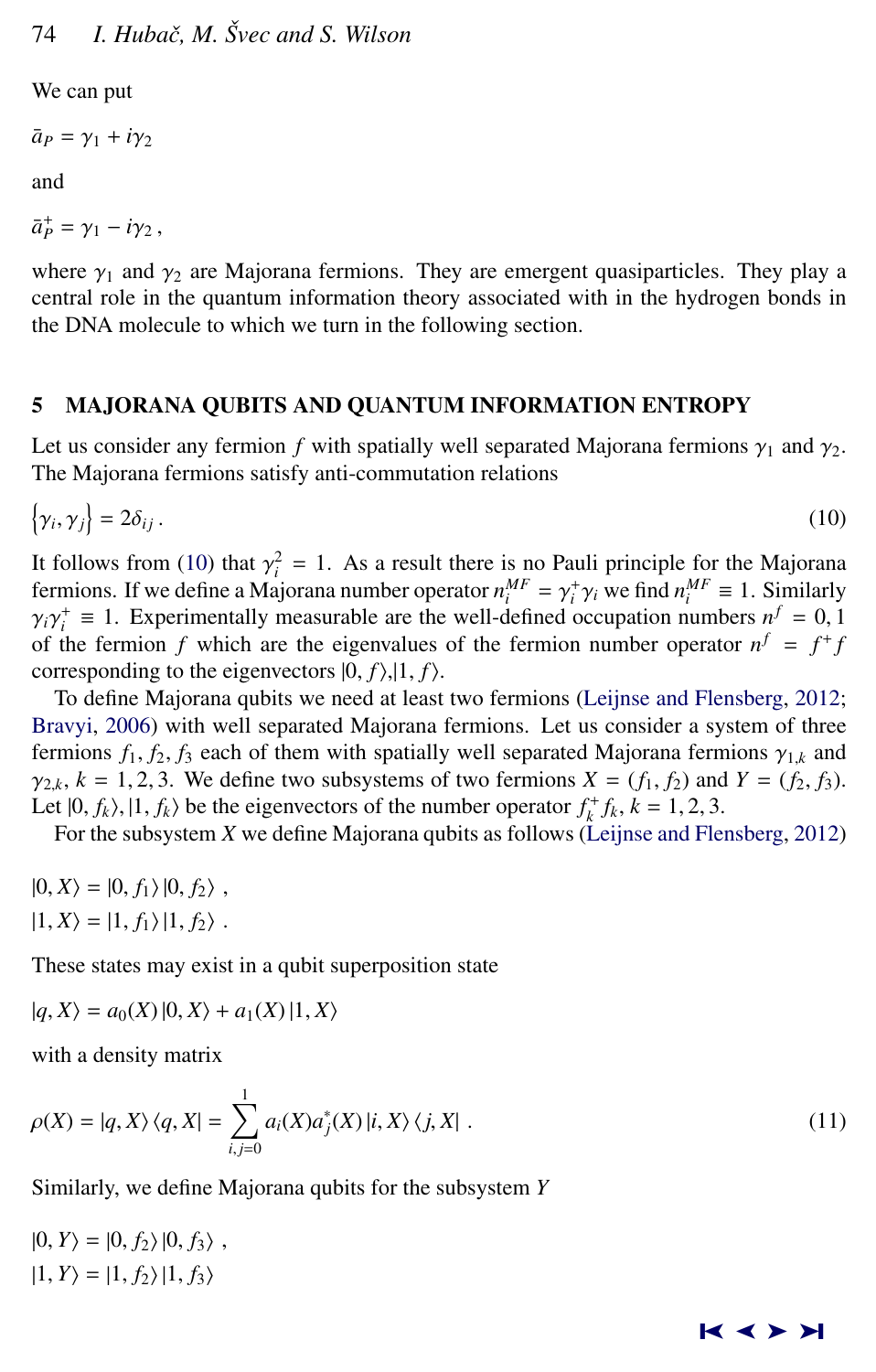<span id="page-14-0"></span>and their qubit superposition state

$$
|q, Y\rangle = a_0(Y) |0, Y\rangle + a_1(Y) |1, Y\rangle
$$

with a density matrix

$$
\rho(Y) = |q, Y\rangle \langle q, Y| = \sum_{i,j=0}^{1} a_i(Y) a_j^*(Y) |i, X\rangle \langle j, X|.
$$

The system *S* of subsystems *X* and *Y* may be entangled

$$
|X,Y\rangle = a_{00} |0,X\rangle |0,Y\rangle + a_{01} |0,X\rangle |1,Y\rangle + a_{10} |1,X\rangle |0,Y\rangle + a_{11} |1,X\rangle |1,Y\rangle
$$

with a density matrix

$$
\rho(X,Y) = |X,Y\rangle\langle X,Y| = \sum_{i,j=0}^{1} \sum_{i',j'=0}^{1} a_{ij} a_{i'j'}^{*} |i,X\rangle |j,Y\rangle\langle i',X| \langle j',Y|.
$$
 (12)

A quantum state described by a density matrix  $\rho$  carries a quantum information  $S(\rho)$ quantified by von Neumann entropy

$$
S(\rho) = -\text{Tr}(\rho \log \rho),
$$

where log is a logarithm with a base 2. The von Neumann entropy is zero  $S(\rho) = 0$  for pure states  $\rho$  and is non-zero  $S(\rho) \neq 0$  for mixed states. The values of the entropy are limited to the range

 $S_{\text{min}} = 0 \le S(\rho) \le S_{\text{max}} = \log N$ ,

where *N* is the dimension of the Hilbert space.

# 6 QUANTUM INFORMATION IN DNA

We now apply the formalism developed in the Section [5](#page-13-0) to the hydrogen bonds between complimentary base pairs in the DNA molecule. The hydrogen bonds in the DNA molecule can be viewed as a one-dimensional chain (or 'wire') of quasiparticles. In solid state physics, Majorana fermions have been found in systems containing a one-dimensional wire as well as superconductivity. [Hirsch](#page-19-0) [\(2010\)](#page-19-0) points out that in 1937 'London suggested that the diamagnetic currents in aromatic rings are analogous to supercurrents superconductors' [\(London,](#page-20-0) [1937\)](#page-20-0). Aromatic rings are present in the pairs of complementary purines and pyrimidines in DNA. Figure [1](#page-2-0) shows the structural formulae of the DNA molecule with the sugar-phosphate backbone of the two helices on the left- and right-hand side and the Adenine (A)-Thymine (T) and Guanine (G) -Cytosine (C) base pairs between them. There are two hydrogen bonds in A-T/T-A base pairing and three hydrogen bonds in G-C/C-G base pairing. Figure [2](#page-4-0) shows the asymmetry of the hydrogen bond with a strong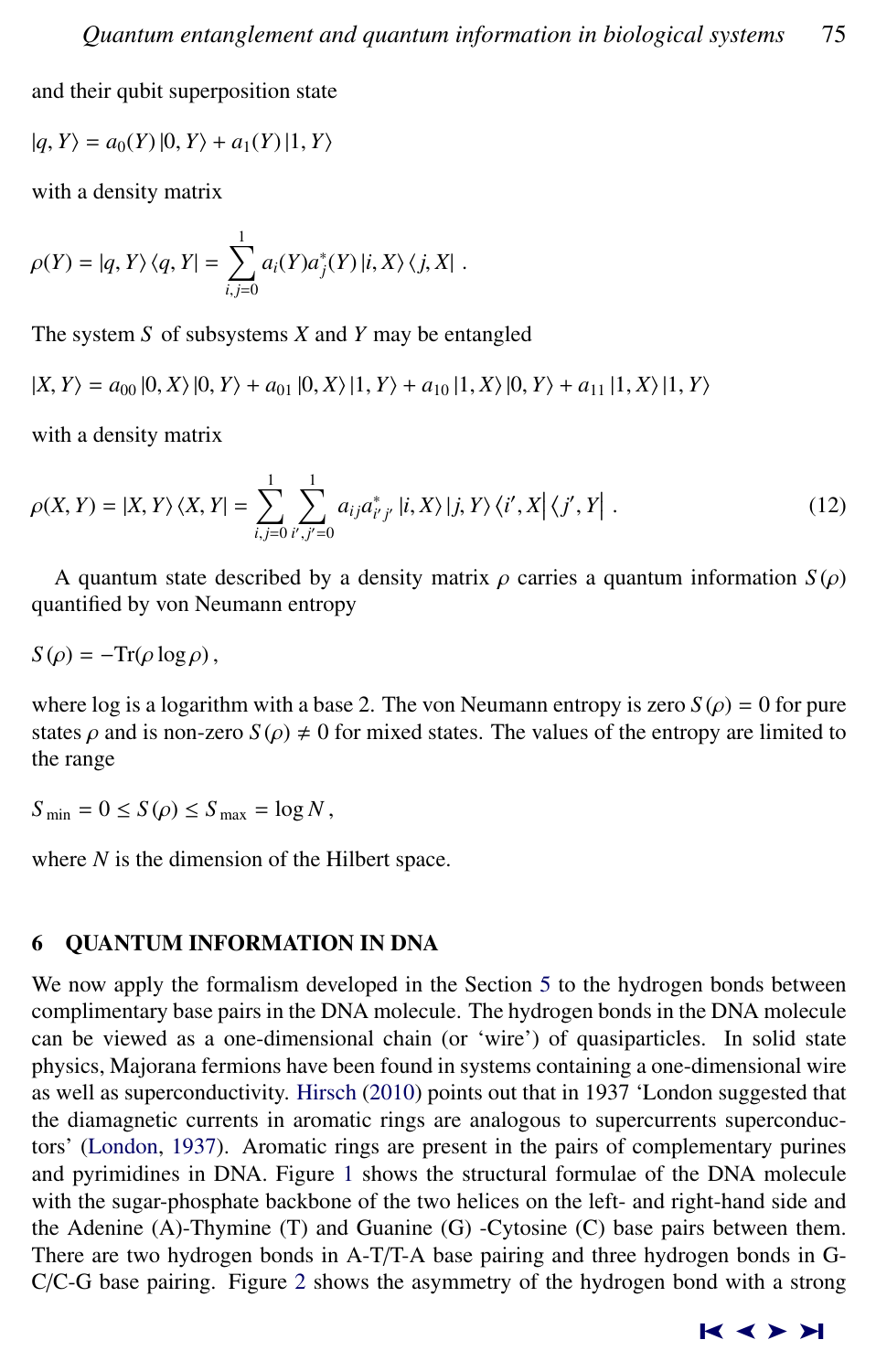covalent bond X-H and weak hydrogen bonding to Y. In DNA complimentary base pairing. the strong bond always involves nitrogen and the weak bond involves either oxygen or nitrogen.

Recall that hydrogen bond can be viewed as a chain of fermion quasiparticles. This chain is delocalized. This means that there is a high probability *p* of finding  $-i\gamma$ <sub>2</sub> at the site X and a high probability  $p$  of finding  $\gamma_1$  at the site Y. At the same time there is a low probability  $1 - p$  of finding  $-i\gamma_2$  at the site Y and the same low probability  $1 - p$  of finding  $\gamma_1$  at the site X.

This interpretation implies that in the hydrogen bond the Majorana fermions  $\gamma_1$  and  $\gamma_2$ are always spatially well separated and we can define Majorana qubits. Four Majorana fermions and therefore two hydrogen bonds are required to form a qubit. In the G-C or C-G base pairing the three electrons  $f_1$ ,  $f_2$ ,  $f_3$  define the entangled two-qubit density matrix  $\rho(X, Y)$  in [\(12\)](#page-14-0) which we assume to be a mixed state with a non-zero entropy. In the isolated A-T or T-A base pairing we have single qubit pure state  $\rho(X)$  in [\(11\)](#page-13-0) with zero entropy. However two adjacent A-T and T-A base pairings can combine to form two-qubit states  $\rho(X, Y)$  of systems  $X = (f_1, f_2)$  and  $Y = (f_3, f_4)$  formed by their two pairs of Majorana fermions. This state will also be assumed to be a mixed state with non-zero entropy. Since the probability of finding the Majorana fermion  $\gamma_2$  at the site X is a high *p* and a low 1 – *p* at the site Y, the combined density matrix is a mixed state

$$
p\rho(X,Y) + (1-p)\rho(X,Y) = \rho(X,Y).
$$

A similar identity holds for the state  $\rho(X)$ .

The DNA molecule consists of protein coding and protein non-coding sequences of complimentary base pairs. In each sequence we assign to each base pair C-G or G-C, each adjacent pair of base pairs A-T/T-A and each isolated base pair A-T or T-A the value of the quantum information entropy of their Majorana density matrices. The corresponding sequence of the quantum information entropy we term Quantum Entropy Sequence (oes). The ensemble of all such quantum entropy sequences of the DNA molecule constitutes quantum information in DNA.

The question arises what is the role of the quantum information in the operation and evolution of the living organisms and their systems. Entropy is an important measure of the complexity of a system [\(Mitchell,](#page-21-0) [2009\)](#page-21-0). It is well known that the fraction of protein non-coding sequences in DNA rises dramatically with the complexity of the organism and is largest in humans at ∼98 % [\(Koruga,](#page-20-0) [2012\)](#page-20-0). This suggests that the total quantum information content of the DNA increases with the complexity of the organism. The complex activity of the genome involves junk DNA in many complex ways [\(Carey,](#page-17-0) [2017\)](#page-17-0). The expression of this complex activity may involve also the quantum states of the hydrogen bonds of the DNA bases and thus the quantum information sequences of both coding and non-coding sequences, relating the quantum information directly to the complexity of the living organisms. We suggest that the quantum information in DNA is related to the complexity and diversity of living organisms.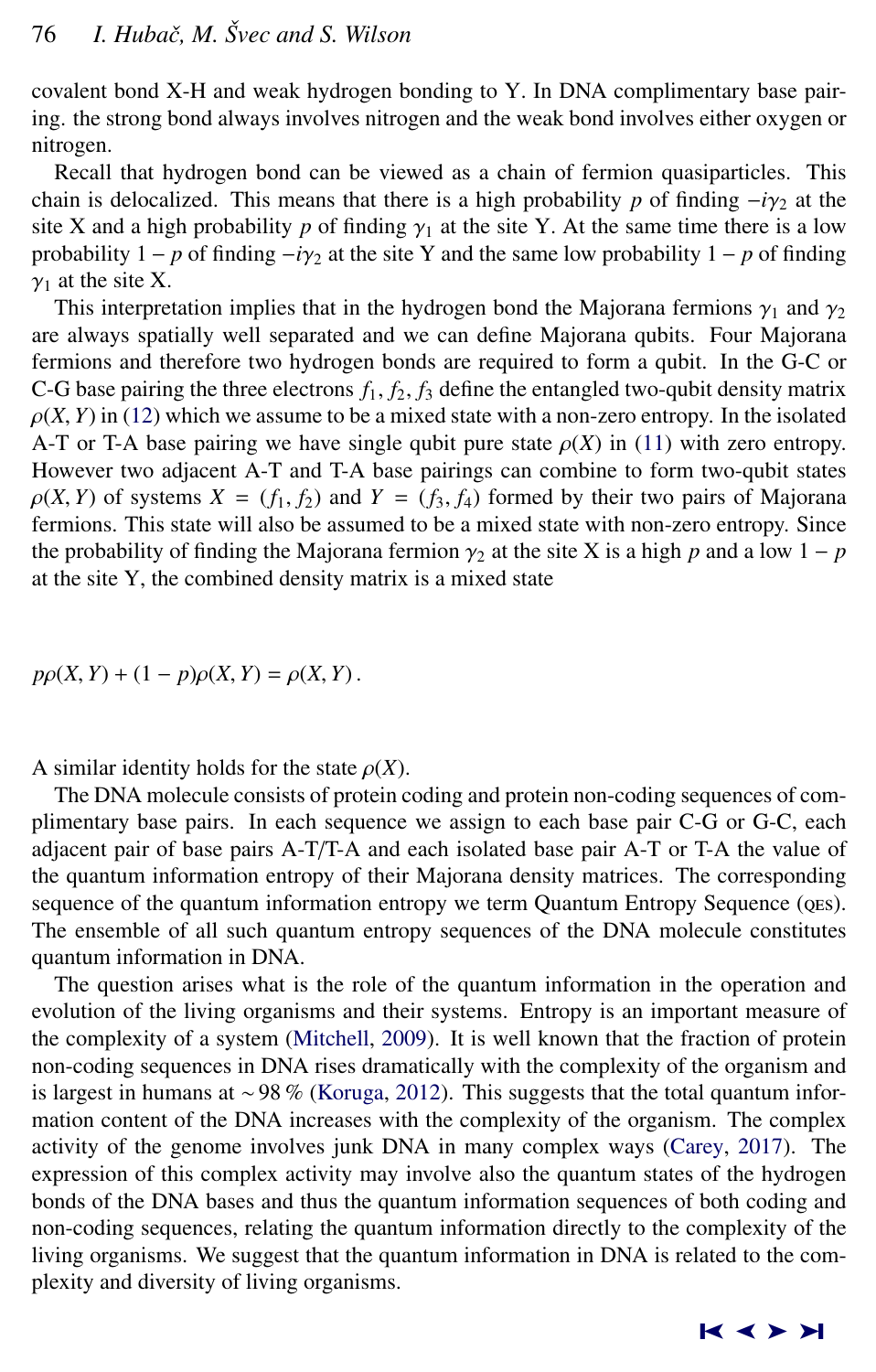### <span id="page-16-0"></span>7 CONCLUSIONS AND OUTLOOK

We have shown that quasiparticle transformations leading to coupling of electronic and vibrational motion in the vibrational-electronic molecular Hamiltonian can be subjected to Majorana transformations to give relations that describe a chain of Majorana fermions akin to Kitaev chain. Majorana fermions that are localized at the two ends of this chain define a delocalized fermion state. Such delocalized fermions within a complex molecule define Majorana qubits.

We then make the suggestion that these Majorana qubits give rise to entanglement and form the foundation of molecular quantum information processes. We focus on systems with two and three fermions with well separated Majorana fermions and define their Majorana single-qubit and Majorana two-qubit density matrices, respectively.

We show that in hydrogen bonds of the A-T and C-G base pairs of the DNA molecule the Majorana fermions of the hydrogen electrons are spatially well separated. While the twohydrogen bonds of isolated A-T or T-A base pairs are pure single-qubit states, the threehydrogen bonds of the C-G or G-C base pairs are mixed two-qubit states. Two adjacent A-T/T-A base pairs are also mixed two-qubit states. In each protein coding or non-coding sequence we assign to each complimentary base pair A-T, C-G and the coupled base pairs A-T/T-A a value of von Neumann quantum information entropy thus forming a quantum information sequence. The ensemble of all such quantum information sequences in the DNA molecule constitutes its quantum information. We suggest that the quantum information in DNA is related to the complexity of living organisms and may play a role in the evolution of Life.

In this work, we have demonstrated a mechanism for quantum information processes in the DNA molecule but we have not considered how these processes might be exploited by nature. It is emphasize that this mechanism is distinct from the classical information processes currently used in explaining the function of the DNA molecule. It would be interesting, for example, to study the role of quantum information on the telomeres which form the end of chromosomes.

Quantum information in DNA could be exploited technologically in data storage systems. The recent paper by [Mayer et al.](#page-21-0) [\(2016\)](#page-21-0), for example, demonstrates that classical information in DNA can be exploited in practical data storage systems.

#### ACKNOWLEDGEMENTS

I. H. thanks P. Babinec, F. Blaschke, M. Blaschke and A. Jančeková for their help and for useful discussions. M. S. acknowledges with thanks helpful discussions with Etela Milanova.

#### REFERENCES

Abbott, D., Davies, P. C. W. and Pati, A. K. (2008), *Quantum Aspects of Life*, Imperial College Press, London, ISBN 978-1-84816-253-2, foreword by Sir Roger Penrose, URL [http://trove.nla.](http://trove.nla.gov.au/work/25126106?q&versionId=44708369) [gov.au/work/25126106?q&versionId=44708369](http://trove.nla.gov.au/work/25126106?q&versionId=44708369).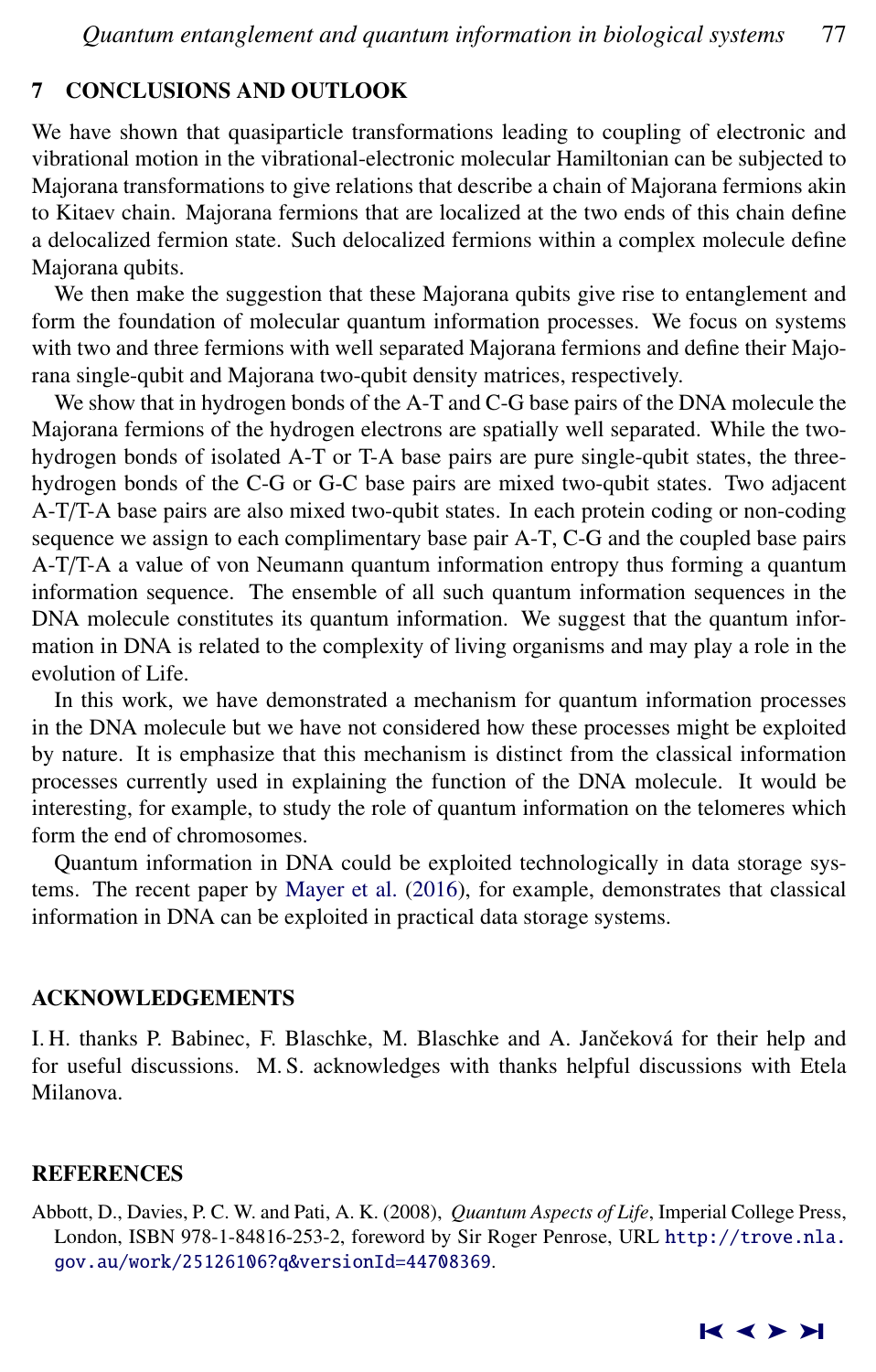- <span id="page-17-0"></span>Al-Khalili, J. (2013), Nature's quantum subways, *Physics World*, 26(03), p. 42, URL [http://](http://stacks.iop.org/2058-7058/26/i=03/a=35) [stacks.iop.org/2058-7058/26/i=03/a=35](http://stacks.iop.org/2058-7058/26/i=03/a=35).
- Alicea, J. (2012), New directions in the pursuit of Majorana fermions in solid state systems, *Reports on Progress in Physics*, 75(7), p. 076501, URL [http://stacks.iop.org/0034-4885/75/i=](http://stacks.iop.org/0034-4885/75/i=7/a=076501) [7/a=076501](http://stacks.iop.org/0034-4885/75/i=7/a=076501).
- Anderson, P. W. (1961), Localized magnetic states in metals, *Phys. Rev.*, 124(1), pp. 41–53, URL <https://link.aps.org/doi/10.1103/PhysRev.124.41>.
- Arndt, M., Juffmann, T. and Vedral, V. (2009), Quantum physics meets biology, *ArXiv e-prints*, arXiv: [0911.0155](http://www.arxiv.org/abs/0911.0155).
- Arunan, E., Desiraju, G. R., Klein, R. A. et al. (2011a), Defining the hydrogen bond: An account (IUPAC Technical Report), *Pure and Applied Chemistry*, 83(8), pp. 1619–1636, ISSN 1365-3075, URL [https://www.degruyter.com/view/j/pac.2011.83.issue-8/](https://www.degruyter.com/view/j/pac.2011.83.issue-8/pac-rep-10-01-01/pac-rep-10-01-01.xml) [pac-rep-10-01-01/pac-rep-10-01-01.xml](https://www.degruyter.com/view/j/pac.2011.83.issue-8/pac-rep-10-01-01/pac-rep-10-01-01.xml).
- Arunan, E., Desiraju, G. R., Klein, R. A. et al. (2011b), Definition of the hydrogen bond (IUPAC Recommendations 2011), *Pure and Applied Chemistry*, 83(8), pp. 1637–1641, ISSN 1365-3075, URL <https://www.iupac.org/publications/pac/83/8/1637/references/index.html>.
- Asano, M., Basieva, I., Khrennikov, A., Ohya, M., Tanaka, Y. and Yamato, I. (2015), Quantum Information Biology: From Information Interpretation of Quantum Mechanics to Applications in Molecular Biology and Cognitive Psychology, *Found. Phys.*, 45(10), pp. 1362–1378, ISSN 1572-9516, URL <http://dx.doi.org/10.1007/s10701-015-9929-y>.
- Birney, E. et al. (2007), Identification and analysis of functional elements in 1 % of the human genome by the ENCODE pilot project, *Nature*, 447, pp. 799–816, URL [http://dx.doi.org/10.1038/](http://dx.doi.org/10.1038/nature05874) [nature05874](http://dx.doi.org/10.1038/nature05874).
- Blankenship, R. E. (2014), *Molecular Mechanisms of Photosynthesis*, Wiley-Blackwell, Oxford, 2nd edition, ISBN 978-1-4051-8976-7, URL [http://eu.wiley.com/WileyCDA/WileyTitle/](http://eu.wiley.com/WileyCDA/WileyTitle/productCd-1405189762.html) [productCd-1405189762.html](http://eu.wiley.com/WileyCDA/WileyTitle/productCd-1405189762.html).
- Bravyi, S. (2006), Universal quantum computation with the  $v = 5/2$  fractional quantum Hall state, *Phys. Rev. A*, 73, p. 042313, URL [https://link.aps.org/doi/10.1103/PhysRevA.](https://link.aps.org/doi/10.1103/PhysRevA.73.042313) [73.042313](https://link.aps.org/doi/10.1103/PhysRevA.73.042313).
- Buckingham, A. D., Del Bene, J. E. and McDowell, S. A. C. (2008), The hydrogen bond, *Chem. Phys. Lett.*, 463(1), pp. 1–10, ISSN 0009-2614, URL [http://www.sciencedirect.com/](http://www.sciencedirect.com/science/article/pii/S0009261408008361) [science/article/pii/S0009261408008361](http://www.sciencedirect.com/science/article/pii/S0009261408008361).
- Bunkov, Y. M. and Gazizulin, R. R. (2015), Majorana Fermions: Direct Observation in <sup>3</sup>He, *ArXiv e-prints*, arXiv: [1504.01711](http://www.arxiv.org/abs/1504.01711).
- Carey, N. (2017), *Junk DNA: A Journey Through the Dark Matter of the Genome*, Columbia University Press, New York, ISBN 9780231170857, URL [https://cup.columbia.edu/book/](https://cup.columbia.edu/book/junk-dna/9780231170840) [junk-dna/9780231170840](https://cup.columbia.edu/book/junk-dna/9780231170840).
- Cogdell, R. J., Gardiner, A. T., Hashimoto, H. and Brotosudarmo, T. H. P. (2008), A comparative look at the first few milliseconds of the light reactions of photosynthesis, *Photochem. Photobiol. Sci.*, 7, pp. 1150–1158, ISSN 1474-905X, URL <http://dx.doi.org/10.1039/B807201A>.
- Coulson, C. A., O'Leary, B. and Mallion, R. B. (1978), *Hückel theory for organic chemists*, Academic Press, London, New York, ISBN 0121932508, URL [http://trove.nla.gov.au/work/](http://trove.nla.gov.au/work/8650568) [8650568](http://trove.nla.gov.au/work/8650568).
- Craddock, T. J. A., Friesen, D., Mane, J., Hameroff, S. and Tuszynski, J. A. (2014), The feasibility of coherent energy transfer in microtubules, *Journal of The Royal Society Interface*, 11(100), ISSN 1742-5689, arXiv: [http://rsif.royalsocietypublishing.org/content/11/100/](http://www.arxiv.org/abs/http://rsif.royalsocietypublishing.org/content/11/100/20140677.full.pdf) [20140677.full.pdf](http://www.arxiv.org/abs/http://rsif.royalsocietypublishing.org/content/11/100/20140677.full.pdf), URL [http://rsif.royalsocietypublishing.org/content/11/](http://rsif.royalsocietypublishing.org/content/11/100/20140677)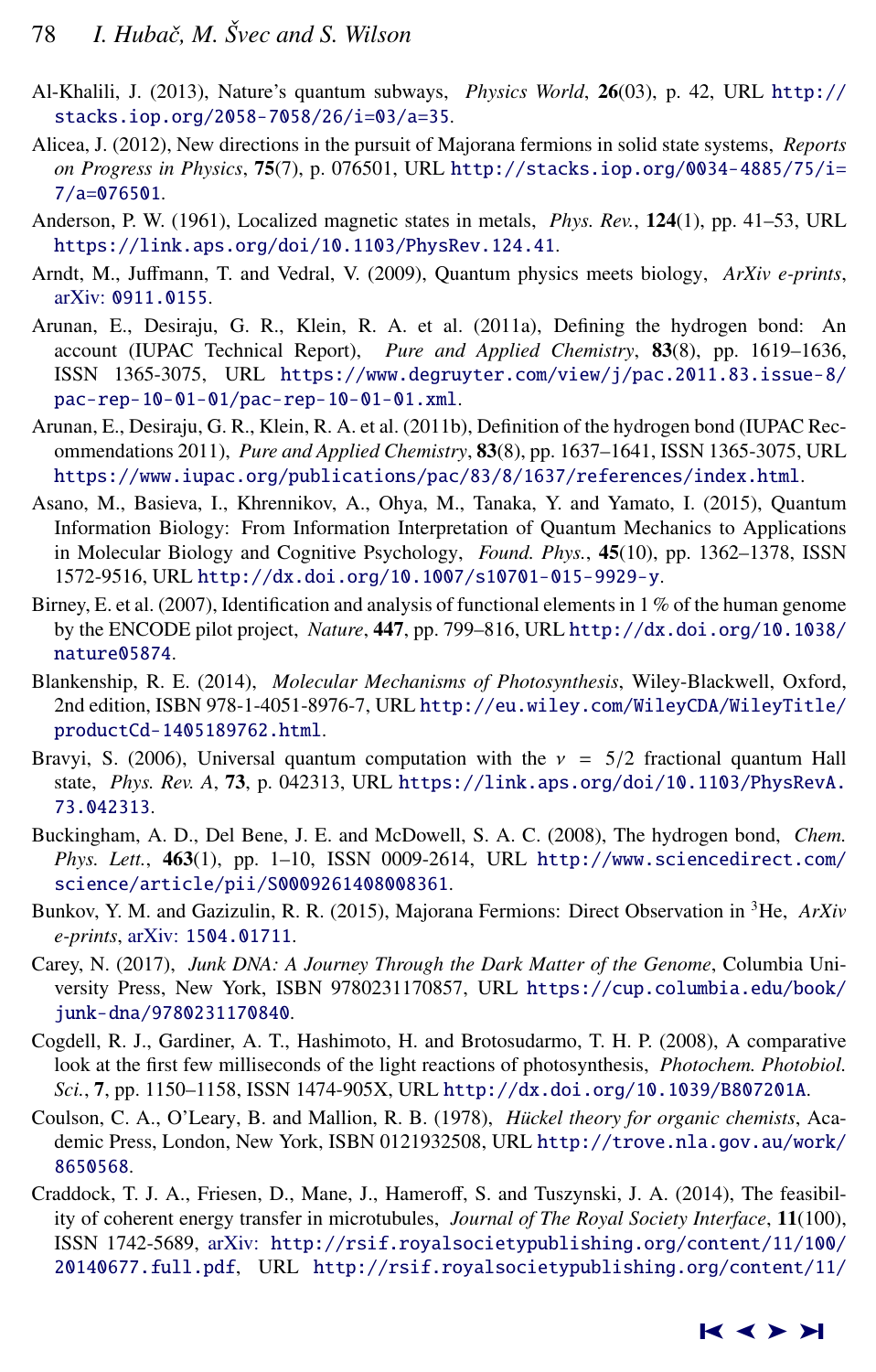<span id="page-18-0"></span>[100/20140677](http://rsif.royalsocietypublishing.org/content/11/100/20140677).

- Crick, F. H. C. (1963), The Recent Excitement in the Coding Problem, in J. N. Davidson and W. E. Cohn, editors, *Progress in Nucleic Acid Research and Molecular Biology*, volume 1, pp. 163–217, Academic Press, New York, supplement C, URL [http://www.sciencedirect.com/science/](http://www.sciencedirect.com/science/article/pii/S007966030860642X) [article/pii/S007966030860642X](http://www.sciencedirect.com/science/article/pii/S007966030860642X).
- Crick, F. H. C. (1967), The Croonian Lecture, 1966: The Genetic Code, *Proc. Roy. Soc. London Ser. B: Biological Sciences*, 167(1009), pp. 331–347, ISSN 0080-4649, arXiv: [http:](http://www.arxiv.org/abs/http://rspb.royalsocietypublishing.org/content/167/1009/331.full.pdf) [//rspb.royalsocietypublishing.org/content/167/1009/331.full.pdf](http://www.arxiv.org/abs/http://rspb.royalsocietypublishing.org/content/167/1009/331.full.pdf), URL [http:](http://rspb.royalsocietypublishing.org/content/167/1009/331) [//rspb.royalsocietypublishing.org/content/167/1009/331](http://rspb.royalsocietypublishing.org/content/167/1009/331).
- Dahnovsky, Y. (2007), Ab initio electron propagators in molecules with strong electron-phonon interaction. I. Phonon averages, *TheJ. Chem. Phys.*, 126(23), p. 234111, URL [https://doi.org/](https://doi.org/10.1063/1.2741528) [10.1063/1.2741528](https://doi.org/10.1063/1.2741528).
- Das, A., Ronen, Y., Most, Y., Oreg, Y., Heiblum, M. and Shtrikman, H. (2012), Zero-bias peaks and splitting in an Al-InAs nanowire topological superconductor as a signature of Majorana fermions, *Nature Physics*, 8, p. 887, URL <http://dx.doi.org/10.1038/nphys2479>.
- Deng, M. T., Yu, C. L., Huang, G. Y., Larsson, M., Caroff, P. and Xu, H. Q. (2012), Anomalous Zero-Bias Conductance Peak in a Nb-InSb Nanowire-Nb Hybrid Device, *Nano Letters*, 12(12), pp. 6414–6419, pMID: 23181691, URL <http://dx.doi.org/10.1021/nl303758w>.
- Desiraju, G. R. and Steiner, T. (2001), *The Weak Hydrogen Bond in Structural Chemistry and Biology*, Oxford University Press, Oxford, ISBN 9780198509707, URL [http://dx.doi.org/10.](http://dx.doi.org/10.1093/acprof:oso/9780198509707.001.0001) [1093/acprof:oso/9780198509707.001.0001](http://dx.doi.org/10.1093/acprof:oso/9780198509707.001.0001).
- Dirac, P. A. M. (1928), The quantum theory of the electron, *Proc. Roy. Soc. London Ser. A*, 117(778), pp. 610–624, ISSN 0950-1207, arXiv: [http://rspa.royalsocietypublishing.](http://www.arxiv.org/abs/http://rspa.royalsocietypublishing.org/content/117/778/610.full.pdf) [org/content/117/778/610.full.pdf](http://www.arxiv.org/abs/http://rspa.royalsocietypublishing.org/content/117/778/610.full.pdf), URL [http://dx.doi.org/10.1098/rspa.1928.](http://dx.doi.org/10.1098/rspa.1928.0023) [0023](http://dx.doi.org/10.1098/rspa.1928.0023).
- Djebali, S. et al. (2012), Landscape of transcription in human cells, *Nature*, 489, pp. 101–108, URL <http://dx.doi.org/10.1038/nature11233>.
- dos Santos, C. S., Drigo Filho, E. and Ricotta, R. M. (2015), Quantum confinement in hydrogen bond of DNA and RNA, *Journal of Physics: Conference Series*, 597(1), p. 012033, ISSN 1742-6596, URL <http://stacks.iop.org/1742-6596/597/i=1/a=012033>.
- dos Santos, C. S., Drigo Filho, E. and Ricotta, R. M. (2015), Quantum confinement in hydrogen bond of DNA and RNA, *Journal of Physics: Conference Series*, 597(1), p. 012033, URL [http:](http://stacks.iop.org/1742-6596/597/i=1/a=012033) [//stacks.iop.org/1742-6596/597/i=1/a=012033](http://stacks.iop.org/1742-6596/597/i=1/a=012033).
- Elliott, S. R. and Franz, M. (2015), Colloquium: Majorana Fermions in nuclear, particle and solidstate physics, *Rev. Modern Phys.*, 87(1), pp. 137–163, URL [http://dx.doi.org/10.1103/](http://dx.doi.org/10.1103/RevModPhys.87.137) [RevModPhys.87.137](http://dx.doi.org/10.1103/RevModPhys.87.137).
- ENCODE Project Consortium (2004), The ENCODE (ENCyclopedia Of DNA Elements) Project, *Science*, 306(5696), pp. 636–640, ISSN 0036-8075, arXiv: [http:](http://www.arxiv.org/abs/http://science.sciencemag.org/content/306/5696/636.full.pdf) [//science.sciencemag.org/content/306/5696/636.full.pdf](http://www.arxiv.org/abs/http://science.sciencemag.org/content/306/5696/636.full.pdf), URL [http:](http://science.sciencemag.org/content/306/5696/636) [//science.sciencemag.org/content/306/5696/636](http://science.sciencemag.org/content/306/5696/636).
- ENCODE Project Consortium (2012), An integrated encyclopedia of DNA elements in the human genome, *Nature*, 489, p. 57, URL <http://dx.doi.org/10.1038/nature11247>.
- Esposito, S. (2014), *The Physics of Ettore Majorana: Theoretical, Mathematical, and Phenomenological*, Cambridge University Press, Cambridge, ISBN 9781107044029, URL [https://goo.](https://goo.gl/7jYniZ) [gl/7jYniZ](https://goo.gl/7jYniZ).
- Finck, A. D. K., Van Harlingen, D. J., Mohseni, P. K., Jung, K. and Li, X. (2013), Anomalous Modulation of a Zero-Bias Peak in a Hybrid Nanowire-Superconductor Device, *Phys. Rev.*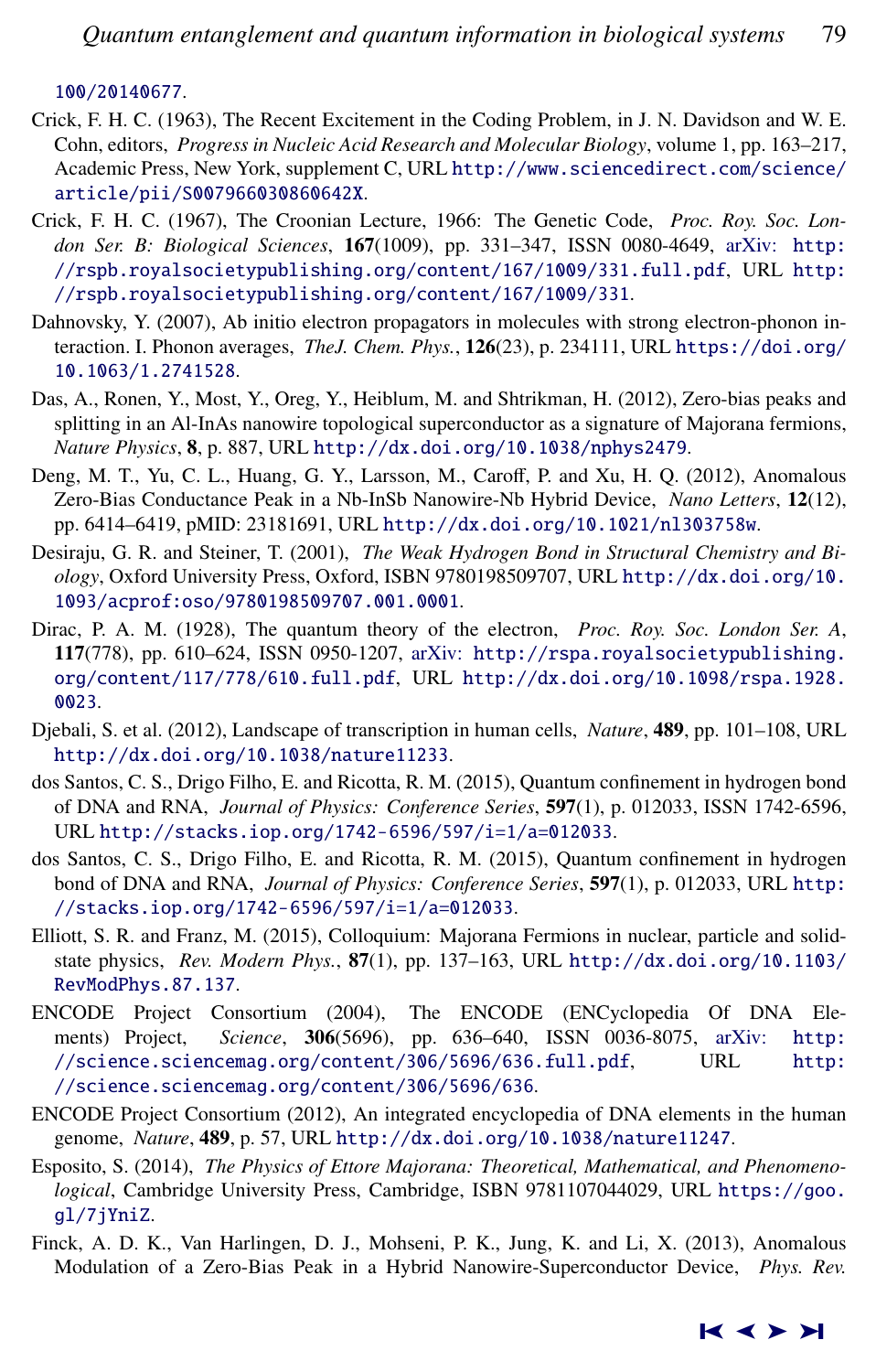<span id="page-19-0"></span>*Lett.*, 110(12), p. 126406, URL [https://link.aps.org/doi/10.1103/PhysRevLett.110.](https://link.aps.org/doi/10.1103/PhysRevLett.110.126406) [126406](https://link.aps.org/doi/10.1103/PhysRevLett.110.126406).

- Franz, M. (2013), Majorana's wires, *Nature Nanotechnology*, 8, p. 149, URL [http://dx.doi.](http://dx.doi.org/10.1038/nnano.2013.33) [org/10.1038/nnano.2013.33](http://dx.doi.org/10.1038/nnano.2013.33).
- Fröhlich, H. (1950), Theory of the Superconducting State. I. The Ground State at the Absolute Zero of Temperature, *Phys. Rev.*, 79, pp. 845–856, URL [https://link.aps.org/doi/10.1103/](https://link.aps.org/doi/10.1103/PhysRev.79.845) [PhysRev.79.845](https://link.aps.org/doi/10.1103/PhysRev.79.845).
- Gerratt, J. and Mills, I. M. (1968a), Force Constants and Dipole-Moment Derivatives of Molecules from Perturbed Hartree-Fock Calculations. I, *TheJ. Chem. Phys.*, 49(4), pp. 1719–1729, URL <https://doi.org/10.1063/1.1670299>.
- Gerratt, J. and Mills, I. M. (1968b), Force Constants and Dipole-Moment Derivatives of Molecules from Perturbed Hartree-Fock Calculations. II. Applications to Limited Basis-Set SCF-MO Wavefunctions, *TheJ. Chem. Phys.*, 49(4), pp. 1730–1739, URL [https://doi.org/10.1063/1.](https://doi.org/10.1063/1.1670300) [1670300](https://doi.org/10.1063/1.1670300).
- Gerstein, M. B. et al. (2012), Architecture of the human regulatory network derived from ENCODE data, *Nature*, 489, pp. 91–100, URL <http://dx.doi.org/10.1038/nature11245>.
- Gilli, G. and Gilli, P. (2009), *The Nature of the Hydrogen Bond: Outline of a Comprehensive Hydrogen Bond Theory*, Oxford University Press, Oxford, ISBN 9780199558964, URL [http://www.oxfordscholarship.com/view/10.1093/acprof:oso/9780199558964.](http://www.oxfordscholarship.com/view/10.1093/acprof:oso/9780199558964.001.0001/acprof-9780199558964) [001.0001/acprof-9780199558964](http://www.oxfordscholarship.com/view/10.1093/acprof:oso/9780199558964.001.0001/acprof-9780199558964).
- Gross, E. K. U., Runge, E. and Heinonen, O. (1991), *Many-Particle Theory*, Adam Hilger, ISBN 978-0750300728.
- Guerra, C. F., Bickelhaupt, F. M., Snijders, J. G. and Baerends, E. J. (1999), The nature of the hydrogen bond in DNA base pairs: the role of charge transfer and resonance assistance, *Chemistry: A European Journal*, 5(12), pp. 3581–3594, ISSN 1521-3765, URL [https://scholar.google.](https://scholar.google.com/citations?user=0uok-okAAAAJ) [com/citations?user=0uok-okAAAAJ](https://scholar.google.com/citations?user=0uok-okAAAAJ).
- Hassler, F. (2014), Majorana Qubits, *ArXiv e-prints*, also appears in "Quantum Information Processing. Lecture Notes of the 44th IFF Spring School 2013," edited by D. P. DiVincenzo (Verlag des Forschungszentrums Jülich, 2013), arXiv: [1404.0897](http://www.arxiv.org/abs/1404.0897), URL [http://adsabs.harvard.edu/](http://adsabs.harvard.edu/abs/2014arXiv1404.0897H) [abs/2014arXiv1404.0897H](http://adsabs.harvard.edu/abs/2014arXiv1404.0897H).
- Hirsch, J. E. (2010), Spin-split states in aromatic molecules and superconductors, *Phys. Lett. A*, 374(36), pp. 3777–3783, ISSN 0375-9601, arXiv: [1007.2813](http://www.arxiv.org/abs/1007.2813), URL [http://www.](http://www.sciencedirect.com/science/article/pii/S0375960110008480) [sciencedirect.com/science/article/pii/S0375960110008480](http://www.sciencedirect.com/science/article/pii/S0375960110008480).
- Hubač, I. and Svrček, M. (1988), The quasiparticle concept in vibrational-electronic problems in molecules. I. Partitioning of the vibrational-electronic Hamiltonian, *Internat. J. Quantum Chem.*, 33(5), pp. 403–443, ISSN 1097-461X, URL <http://dx.doi.org/10.1002/qua.560330504>.
- Hubač, I. and Svrček, M. (1992a), Many-Body Perturbation Theory for Vibrational Electronic Molecular Hamiltonian, in S. Wilson and G. H. F. Diercksen, editors, *Methods in Computational Molecular Physics*, volume 293 of *NATO ASI Series (Series B: Physics)*, pp. 471–512, Springer, Boston, MA, ISBN 978-1-4615-7419-4, URL <https://doi.org/10.1007/978-1-4615-7419-4>.
- Hubač, I. and Svrček, M. (1992b), The Many-Body Perturbation Theory of the Vibrational-Electronic Problem in Molecules, in S. Wilson, editor, *Methods in Computational Chemistry*, volume 4: Molecular Vibrations, p. 145, Springer US, ISBN 9780306441684, URL [https://books.](https://books.google.cz/books?id=Qt7vAAAAMAAJ) [google.cz/books?id=Qt7vAAAAMAAJ](https://books.google.cz/books?id=Qt7vAAAAMAAJ).
- Hubač, I. and Wilson, S. (2008), The Non-Adiabatic Molecular Hamiltonian: A Derivation Using Quasiparticle Canonical Transformations, in S. Wilson, P. J. Grout, J. Maruani, G. Delgado-Barrio and P. Piecuch, editors, *Frontiers in Quantum Systems in Chemistry and Physics. Progress in*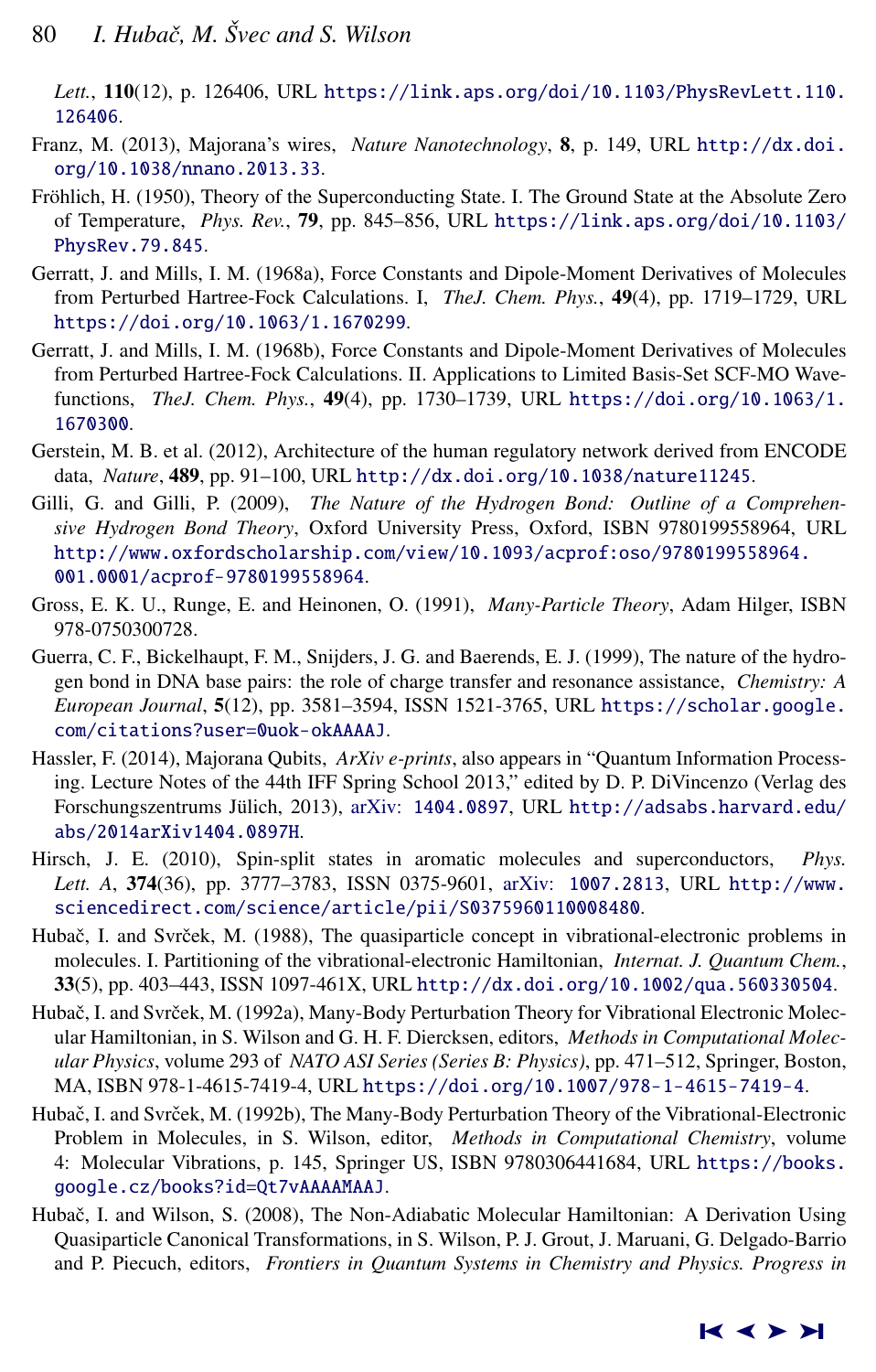<span id="page-20-0"></span>*Theoretical Chemistry and Physics*, volume 18, p. 403, Springer, Dordrecht, ISBN 978-1-4020- 8707-3, URL [https://doi.org/10.1007/978-1-4020-8707-3\\_19](https://doi.org/10.1007/978-1-4020-8707-3_19).

- Hubbard, J. (1963), Electron correlations in narrow energy bands, *Proc. Roy. Soc. London Ser. A: Mathematical, Physical and Engineering Sciences*, 276(1365), pp. 238–257, ISSN 0080-4630, URL <http://rspa.royalsocietypublishing.org/content/276/1365/238>.
- Hückel, E. (1931a), Quanstentheoretische Beiträge zum Benzolproblem. II. Quantentheorie der induzierten Polaritäten, Zeischrifft für Physik, 72(5), pp. 310-337, ISSN 0044-3328, URL [https:](https://doi.org/10.1007/BF01341953) [//doi.org/10.1007/BF01341953](https://doi.org/10.1007/BF01341953).
- Hückel, E. (1931b), Quantentheoretische Beiträge zum Benzolproblem. I. Die Elektronenkonfiguration des Benzols und verwandter Verbindungen, Zeischrifft für Physik, 70(3), pp. 204–286, ISSN 0044-3328, URL <https://doi.org/10.1007/BF01339530>.
- Hückel, E. (1932), Quantentheoretische Beiträge zum Problem der aromatischen und ungesättigten Verbindungen. III, Zeischrifft für Physik, 76(9), pp. 628–648, ISSN 0044-3328, URL [https:](https://doi.org/10.1007/BF01341936) [//doi.org/10.1007/BF01341936](https://doi.org/10.1007/BF01341936).
- Hückel, E. (1933), Die freien Radikale der organischen Chemie, Zeischrifft für Physik, 83(9), pp. 632–668, ISSN 0044-3328, URL <https://doi.org/10.1007/BF01330865>.
- Jeffrey, G. A. (1997), *An Introduction to Hydrogen Bonding*, Topics in Physical Chemistry Oxford University Press, Oxford University Press, Oxford, ISBN 9780195095494, URL [https:](https://books.google.cz/books?id=ZRAFifo37QsC) [//books.google.cz/books?id=ZRAFifo37QsC](https://books.google.cz/books?id=ZRAFifo37QsC).
- Joseph, J. and Jemmis, E. D. (2007), Red-, Blue-, or No-Shift in Hydrogen Bonds: A Unified Explanation, *J. Amer. Chem. Soc.*, 129(15), pp. 4620–4632, pMID: 17375920, URL [http:](http://dx.doi.org/10.1021/ja067545z) [//dx.doi.org/10.1021/ja067545z](http://dx.doi.org/10.1021/ja067545z).
- Kitaev, A. Y. (2001), Unpaired Majorana fermions in quantum wires, *Physics-Uspekhi*, 44(10S), p. 131, ISSN 1468-4780, URL <http://stacks.iop.org/1063-7869/44/i=10S/a=S29>.
- Koruga, D. (2012), Classical and quantum processing in DNA-protein coding, in B. Obradovic, ed- ´ itor, *Cell and Tissue Engineering*, pp. 9–26, Springer-Verlag, Berlin, ISBN 978-86-7466-408-7, URL <https://goo.gl/aqX43c>.
- Lambert, N., Chen, Y.-N., Cheng, Y.-C., Li, C.-M., Chen, G.-Y. and Nori, F. (2012), Quantum Biology, *Nature Physics*, 9, pp. 10–18, ISSN 1745-2481 (online), URL [http://dx.doi.org/10.](http://dx.doi.org/10.1038/nphys2474) [1038/nphys2474](http://dx.doi.org/10.1038/nphys2474).
- Leijnse, M. and Flensberg, K. (2012), Introduction to topological superconductivity and Majorana fermions, *Semiconductor Science and Technology*, 27(12), p. 124003, URL [http://stacks.](http://stacks.iop.org/0268-1242/27/i=12/a=124003) [iop.org/0268-1242/27/i=12/a=124003](http://stacks.iop.org/0268-1242/27/i=12/a=124003).
- Loewenstein, W. R. (2013), *Physics in Mind: A Quantum View of the Brain*, Basic Books, New York, 1st edition, ISBN 978-0465029846, URL [https://www.amazon.com/](https://www.amazon.com/Physics-Mind-Quantum-View-Brain/dp/0465029841) [Physics-Mind-Quantum-View-Brain/dp/0465029841](https://www.amazon.com/Physics-Mind-Quantum-View-Brain/dp/0465029841).
- London, F. (1937), Théorie quantique des courants interatomiques dans les combinaisons aromatiques (Quantum theory of interatomic currents in aromatic compounds), *J. Phys. Radium*, 8(10), pp. 397–409, URL <https://doi.org/10.1051/jphysrad:01937008010039700>.
- Löwdin, P.-O. (1962), The Normal Constants of Motion in Quantum Mechanics Treated by Projection Technique, *Rev. Modern Phys.*, 34, pp. 520–530, URL [https://link.aps.org/doi/10.1103/](https://link.aps.org/doi/10.1103/RevModPhys.34.520) [RevModPhys.34.520](https://link.aps.org/doi/10.1103/RevModPhys.34.520).
- Löwdin, P.-O. (1966), Advances in Quantum Chemistry, volume 2, Academic Press, 1st edition, ISBN 9780080582276, URL [https://www.elsevier.com/books/](https://www.elsevier.com/books/advances-in-quantum-chemistry/lowdin/978-0-12-034802-2) [advances-in-quantum-chemistry/lowdin/978-0-12-034802-2](https://www.elsevier.com/books/advances-in-quantum-chemistry/lowdin/978-0-12-034802-2).
- Majorana, E. (1937), Teoria simmetrica dell'elettrone e del positrone, *Il Nuovo Cimento (1924- 1942)*, 14(4), p. 171, ISSN 1827-6121, english translation: Sobryushiron Kenkyu 63, 149 (1981).,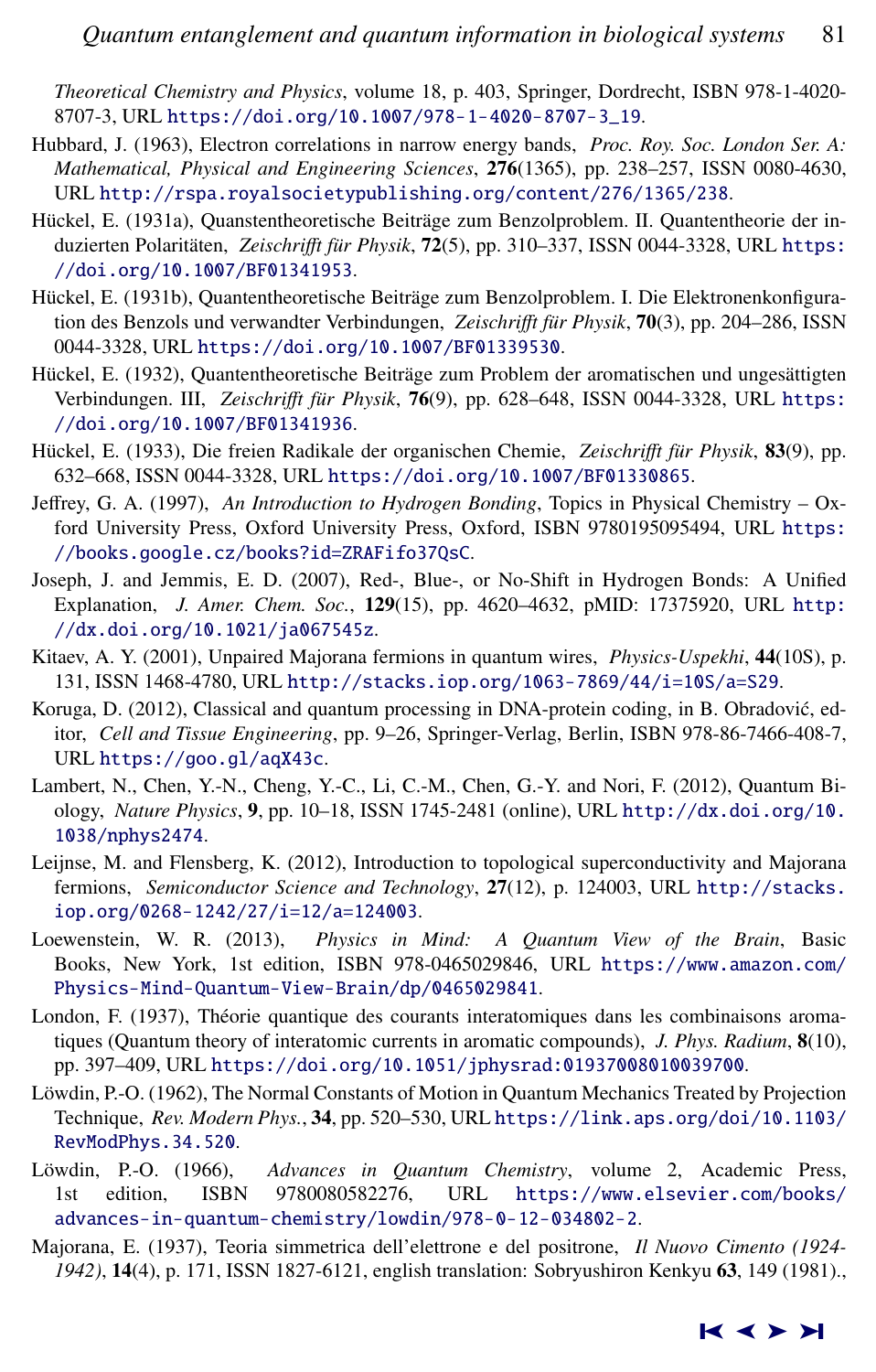<span id="page-21-0"></span>URL <http://dx.doi.org/10.1007/BF02961314>.

- Mayer, C., McInroy, G. R., Murat, P., Van Delft, P. and Balasubramanian, S. (2016), An Epigenetics-Inspired DNA-Based Data Storage System, *Angewandte Chemie International Edition*, 55(37), pp. 11144–11148, ISSN 1521-3773, URL <http://dx.doi.org/10.1002/anie.201605531>.
- McDowell, S. A. C. and Buckingham, A. D. (2010), Cooperative and diminutive hydrogen bonding in  $Y \cdots$  HCN  $\cdots$  HCN and NCH  $\cdots$  Y  $\cdots$  HCN trimers (*Y = BF*, *CO*, *N*<sub>2</sub>), *TheJ. Chem. Phys.*, 132(6), p. 064303, URL <https://doi.org/10.1063/1.3297894>.
- McKenzie, R. H. (2014), A diabatic state model for double proton transfer in hydrogen bonded complexes, *TheJ. Chem. Phys.*, 141(10), p. 104314, arXiv: [1504.01711](http://www.arxiv.org/abs/1504.01711), URL [https://doi.org/](https://doi.org/10.1063/1.4895007) [10.1063/1.4895007](https://doi.org/10.1063/1.4895007).
- Mitchell, M. (2009), *Complexity: A Guided Tour*, Oxford University Press, Oxford, New York, ISBN 978-0-19-512441-5, URL [https://global.oup.com/academic/product/](https://global.oup.com/academic/product/complexity-9780195124415) [complexity-9780195124415](https://global.oup.com/academic/product/complexity-9780195124415).
- Mourik, V., Zuo, K., Frolov, S. M., Plissard, S. R., Bakkers, E. P. A. M. and Kouwenhoven, L. P. (2012), Signatures of Majorana Fermions in Hybrid Superconductor-Semiconductor Nanowire Devices, *Science*, 336(6084), pp. 1003–1007, ISSN 0036-8075, arXiv: [http://](http://www.arxiv.org/abs/http://science.sciencemag.org/content/336/6084/1003.full.pdf) [science.sciencemag.org/content/336/6084/1003.full.pdf](http://www.arxiv.org/abs/http://science.sciencemag.org/content/336/6084/1003.full.pdf), URL [http://science.](http://science.sciencemag.org/content/336/6084/1003) [sciencemag.org/content/336/6084/1003](http://science.sciencemag.org/content/336/6084/1003).
- Nadj-Perge, S., Drozdov, I. K., Li, J., Chen, H., Jeon, S., Seo, J., MacDonald, A. H., Bernevig, B. A. and Yazdani, A. (2014), Observation of Majorana fermions in ferromagnetic atomic chains on a superconductor, *Science*, 346(6209), pp. 602–607, ISSN 0036-8075, arXiv: [http:](http://www.arxiv.org/abs/http://science.sciencemag.org/content/346/6209/602.full.pdf) [//science.sciencemag.org/content/346/6209/602.full.pdf](http://www.arxiv.org/abs/http://science.sciencemag.org/content/346/6209/602.full.pdf), URL [http://science.](http://science.sciencemag.org/content/346/6209/602) [sciencemag.org/content/346/6209/602](http://science.sciencemag.org/content/346/6209/602).
- Nayak, C., Simon, S. H., Stern, A., Freedman, M. and Das Sarma, S. (2008), Non-Abelian anyons and topological quantum computation, *Rev. Modern Phys.*, 80(3), pp. 1083–1159, URL [https:](https://link.aps.org/doi/10.1103/RevModPhys.80.1083) [//link.aps.org/doi/10.1103/RevModPhys.80.1083](https://link.aps.org/doi/10.1103/RevModPhys.80.1083).
- Neph, S. et al. (2012), An expansive human regulatory lexicon encoded in transcription factor footprints, *Nature*, 489, pp. 83–90, URL <http://dx.doi.org/10.1038/nature11212>.
- Pariser, R. (1990a), On the genesis of a theory, *Internat. J. Quantum Chem.*, 37(4), pp. 327–347, ISSN 1097-461X, URL <http://dx.doi.org/10.1002/qua.560370407>.
- Pariser, R. (1990b), On the origins of the PPP method, *Internat. J. Quantum Chem.*, 37(4), pp. 319–325, ISSN 1097-461X, URL <http://dx.doi.org/10.1002/qua.560370406>.
- Pariser, R. and Parr, R. G. (1953), A Semi-Empirical Theory of the Electronic Spectra and Electronic Structure of Complex Unsaturated Molecules. II, *TheJ. Chem. Phys.*, 21(5), pp. 767–776, URL <https://doi.org/10.1063/1.1699030>.
- Parrington, J. (2017), *The Deeper Genome. Why there is more to the human genome than meets the eye*, Oxford University Press, Oxford, ISBN 9780198813095, URL [https://global.oup.com/](https://global.oup.com/academic/product/the-deeper-genome-9780198813095) [academic/product/the-deeper-genome-9780198813095](https://global.oup.com/academic/product/the-deeper-genome-9780198813095).
- Pauling, L., Corey, R. B. and Branson, H. R. (1951), The structure of proteins; two hydrogen-bonded helical configurations of the polypeptide chain, *Proc. Nat. Acad. Sci. U.S.A.*, 37(4), pp. 205– 211, ISSN 1091-6490, pMID: 14816373, PMCID: PMC1063337, URL [https://www.ncbi.](https://www.ncbi.nlm.nih.gov/pubmed/14816373) [nlm.nih.gov/pubmed/14816373](https://www.ncbi.nlm.nih.gov/pubmed/14816373).
- Pople, J. A. (1953), Electron interaction in unsaturated hydrocarbons, *Trans. Faraday Soc.*, 49, pp. 1375–1385, URL <http://dx.doi.org/10.1039/TF9534901375>.
- Pople, J. A. (1990), The origin of PPP theory, *Internat. J. Quantum Chem.*, 37(4), pp. 349–371, ISSN 1097-461X, URL <http://dx.doi.org/10.1002/qua.560370408>.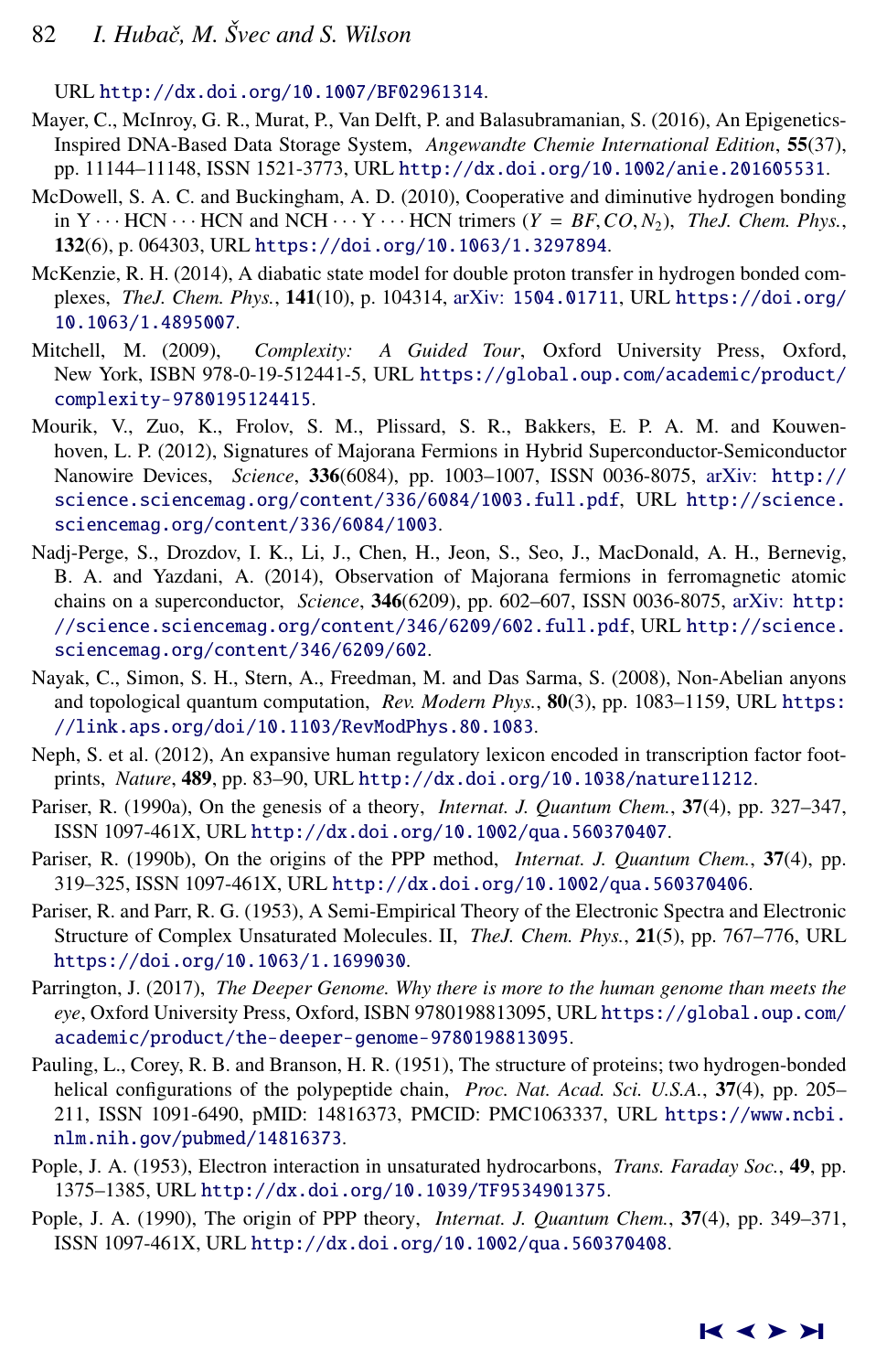- <span id="page-22-0"></span>Pople, J. A., Krishnan, R., Schlegel, H. B. and Binkley, J. S. (1979), Derivative studies in Hartree– Fock and Møller–Plesset theories, *Internat. J. Quantum Chem.*, 16(S13), pp. 225–241, ISSN 1097-461X, URL <http://dx.doi.org/10.1002/qua.560160825>.
- Pulay, P. (1977), Direct Use of the Gradient for Investigating Molecular Energy Surfaces, in H. Schaefer, editor, *Applications of Electronic Structure Theory*, volume 4 of *Modern Theoretical Chemistry*, pp. 153–185, Springer US, Boston, MA, ISBN 978-1-4684-8541-7, URL <http://dx.doi.org/10.1007/978-1-4684-8541-7>.
- Rieper, E., Anders, J. and Vedral, V. (2010), Quantum entanglement between the electron clouds of nucleic acids in DNA, *ArXiv e-prints*, arXiv: [1006.4053](http://www.arxiv.org/abs/1006.4053), URL [http://adsabs.harvard.](http://adsabs.harvard.edu/abs/2010arXiv1006.4053R) [edu/abs/2010arXiv1006.4053R](http://adsabs.harvard.edu/abs/2010arXiv1006.4053R).
- Rokhinson, L. P., Liu, X. and Furdyna, J. K. (2012), The fractional a.c. Josephson effect in a semiconductor-superconductor nanowire as a signature of Majorana particles, *Nature Physics*, 8, p. 795, URL <http://dx.doi.org/10.1038/nphys2429>.
- Sanyal, A., Lajoie, B. R., Jain, G. and Dekker, J. (2012), The long-range interaction landscape of gene promoters, *Nature*, 489, pp. 109–113, URL <http://dx.doi.org/10.1038/nature11279>.
- Scheiner, S. (1997), *Hydrogen Bonding: A Theoretical Perspective*, Oxford University Press, Oxford, ISBN 9780195090116, URL [https://global.oup.com/academic/product/](https://global.oup.com/academic/product/hydrogen-bonding-9780195090116) [hydrogen-bonding-9780195090116](https://global.oup.com/academic/product/hydrogen-bonding-9780195090116).
- Scheurer, M. S. and Shnirman, A. (2013), Nonadiabatic processes in Majorana qubit systems, *Phys. Rev. B*, 88, p. 064515, arXiv: [1305.4923](http://www.arxiv.org/abs/1305.4923), URL [https://link.aps.org/doi/10.1103/](https://link.aps.org/doi/10.1103/PhysRevB.88.064515) [PhysRevB.88.064515](https://link.aps.org/doi/10.1103/PhysRevB.88.064515).
- Schrödinger, E. (1944), *What is life*, Cambridge University Press, Cambridge, ISBN 0-521-42708-8, URL <http://dx.doi.org/10.1017/CBO9781139644129>.
- Sergi, A. (2009), Quantum Biology, *ArXiv e-prints*, arXiv: [0907.1968](http://www.arxiv.org/abs/0907.1968).
- Simons, J., Jørgensen, P. and Helgaker, T. U. (1984), Higher molecular-deformation derivatives of the configuration-interaction energy, *Chem. Phys.*, 86(3), pp. 413–432, ISSN 0301-0104, URL <http://www.sciencedirect.com/science/article/pii/0301010484800294>.
- Stevens, R. M., Pitzer, R. M. and Lipscomb, W. N. (1963), Perturbed Hartree-Fock Calculations. I. Magnetic Susceptibility and Shielding in the LiH Molecule, *TheJ. Chem. Phys.*, 38(2), pp. 550–560, URL <https://doi.org/10.1063/1.1733693>.
- Streitwieser, A. (1961), *Molecular orbital theory for organic chemists*, Wiley, New York, ISBN 9780471833581, URL <http://science.sciencemag.org/content/136/3511/143.1>.
- Svrček, M. (1986), Ph.D. thesis, Faculty of Mathematics and Physics, Comenius University, Bratislava.
- Takada, T., Dupuis, M. and King, H. F. (1983), Molecular symmetry. IV. The coupled perturbed Hartree–Fock method, *J. Comput. Chem.*, 4(2), pp. 234–240, ISSN 1096-987X, URL [http:](http://dx.doi.org/10.1002/jcc.540040214) [//dx.doi.org/10.1002/jcc.540040214](http://dx.doi.org/10.1002/jcc.540040214).
- Thurman, R. E. et al. (2012), The accessible chromatin landscape of the human genome, *Nature*, 489, pp. 75–82, URL <http://dx.doi.org/10.1038/nature11232>.
- Tichy, M. C., Mintert, F. and Buchleitner, A. (2011), Essential entanglement for atomic and molecular physics, *J. Phys. B: Atomic, Molecular and Optical Physics*, 44(19), p. 192001, arXiv: [1012.](http://www.arxiv.org/abs/1012.3940) [3940](http://www.arxiv.org/abs/1012.3940), URL <http://stacks.iop.org/0953-4075/44/i=19/a=192001>.
- Vedral, V. (2014), Quantum entanglement, *Nature Physics*, 10, p. 256, ISSN 1745-2481, URL [http:](http://dx.doi.org/10.1038/nphys2904) [//dx.doi.org/10.1038/nphys2904](http://dx.doi.org/10.1038/nphys2904).
- Watson, J. D., Baker, T. A., Bell, S. P., Gann, A., Michael, L. and Richard, L. (2014), *Molecular Biology of the Gene*, Pearson Education, 7th edition, ISBN 9780321762436, URL [https://www.pearson.com/us/higher-education/product/](https://www.pearson.com/us/higher-education/product/Watson-Molecular-Biology-of-the-Gene-7th-Edition/9780321762436.html)